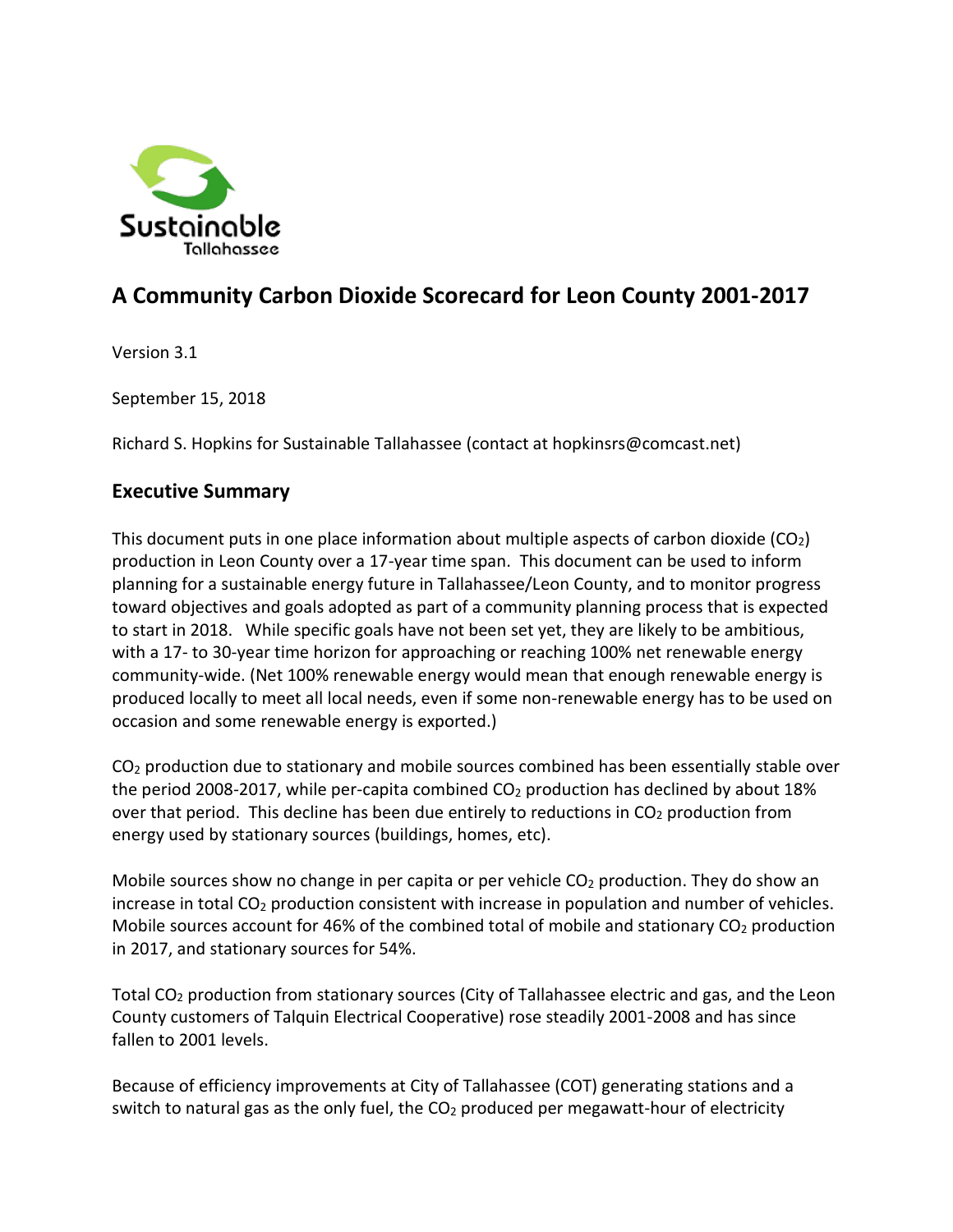generation fell steadily from 1991 to 2013, has been stable 2014-2018, and is expected to fall again as more solar generating capacity and more efficient generators are brought on line 2018-2020. Talquin Electric Cooperative will also be bringing some photovoltaic generating capacity on line in the near future. The declines in per-capita Leon County  $CO<sub>2</sub>$  production due to electricity production are almost entirely attributable to these improvements in generation efficiency.

The City of Tallahassee has also achieved savings through a wide variety of demand reduction interventions with individual commercial and residential customers, and TEC has an active energy audit program.

Commercial customers accounted for 54% of Leon County  $CO<sub>2</sub>$  production from electricity and natural gas in 2017, and residential customers for 46%.

 $CO<sub>2</sub>$  releases attributable to residential gas use decreased by about 25% on a per-customer basis over the period 2003—2012, and have since remained near 2012 levels.

There have been increases over the period in both summer and winter average temperatures. Warmer winters may account in part for a steady decrease in natural gas use per residential customer. Electricity use has been stable in spite of hotter summers.

Miles driven and gallons of gasoline consumed have risen as population and number of vehicles have risen, with little or no change in miles or gallons per vehicle or per capita.

Ridership on Star Metro peaked in 2011 and has since declined.

The percentage of the Leon County workforce commuting alone in a car is just over 80% throughout the period 2001-2016. About 2.7% of Leon County workers commuted on foot or by bicycle in 2013-15.

Just over 0.5% of new vehicles sold in Florida in 2017 were battery electric or plug-in hybrid vehicles, as against 1.2% nationally and 4.9% in California.

CO<sup>2</sup> emissions are about 88% of all greenhouse gas emissions in Florida. In Leon County, releases of methane from the landfill, and leaks of natural gas from the city's distribution system, produce the equivalent of 2.75% of all accounted-for  $CO<sub>2</sub>$  emissions, including those from propane and jet fuel as well as the stationary and mobile sources accounted for in this document.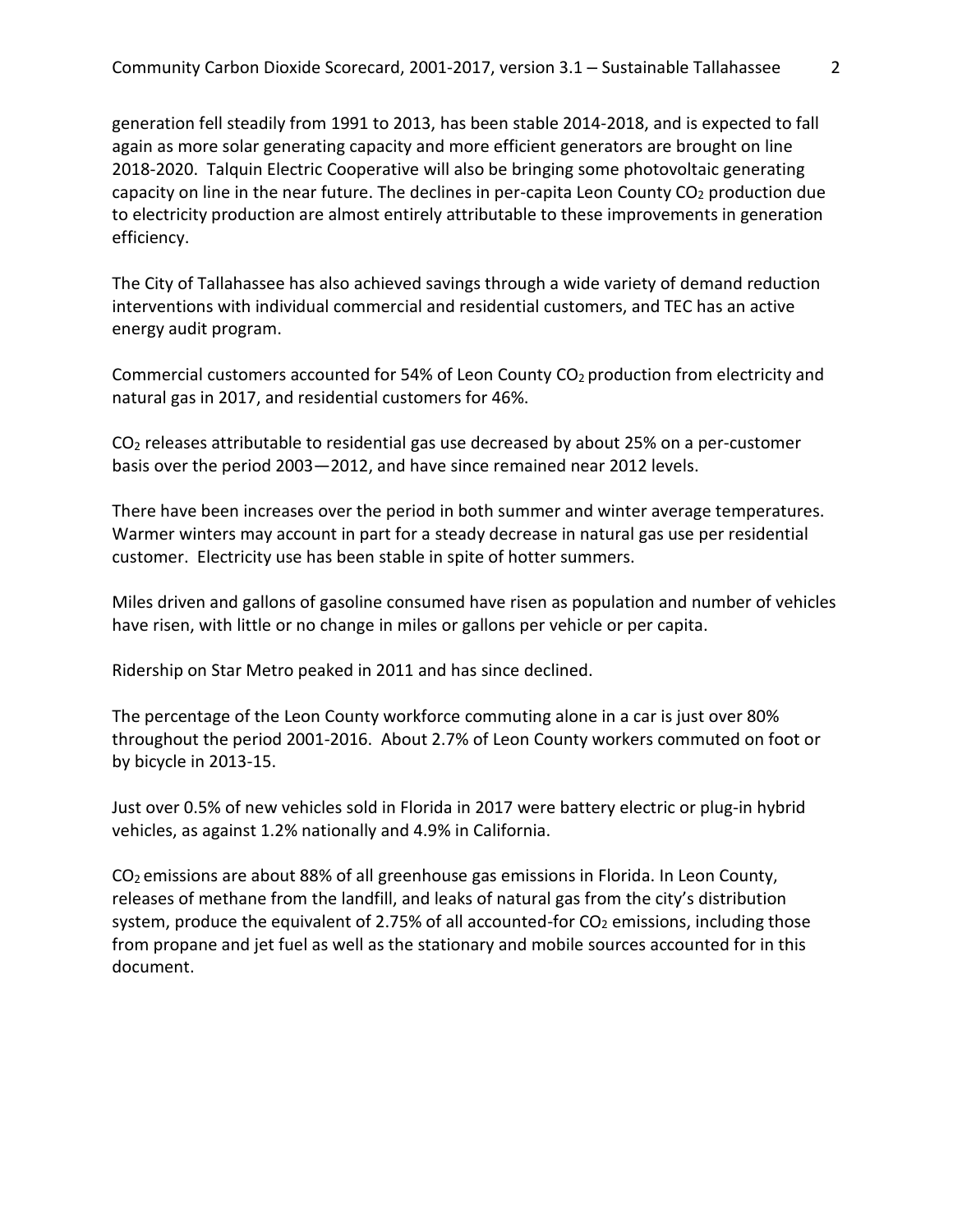|                                               | Page |
|-----------------------------------------------|------|
| <b>Introduction</b>                           | 4    |
| Other greenhouse gasses and other CO2 sources | 5    |
| <b>Combined Stationary and Mobile sources</b> |      |
| $CO2$ production                              | 7    |
| <b>Stationary sources</b>                     |      |
| $CO2$ production                              | 10   |
| Intermediate measures                         | 17   |
| <b>Inputs</b>                                 | 19   |
| <b>Mobile sources</b>                         |      |
| $CO2$ production                              | 22   |
| Intermediate measures                         | 23   |
| Inputs                                        | 24   |
| Sources and methods                           | 27   |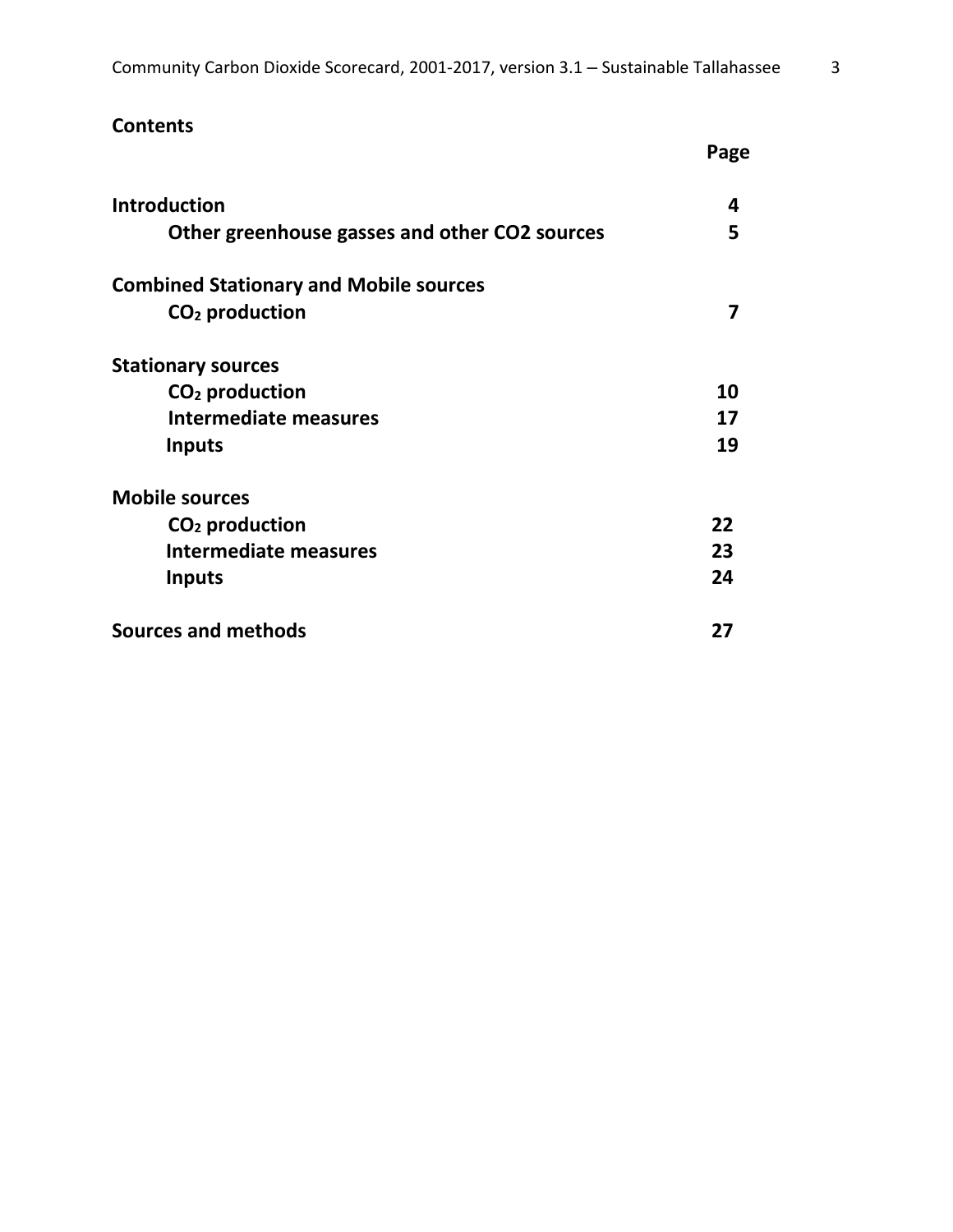#### **Introduction**

**Purpose:** To put in one place information about multiple aspects of carbon dioxide production in Leon County to guide planning by Sustainable Tallahassee and community partners.

Such planning would help us identify a path acceptable to our community and consistent with other sustainability efforts to achieve substantial reductions in production of  $CO<sub>2</sub>$  as our part in the global effort to minimize human-caused climate change. This document can be used to monitor progress toward objectives and goals adopted as part of a community planning process. Goals are likely to be ambitious, with a 17- to 30-year time horizon for approaching or reaching 100% net renewable energy community-wide.

Perspective: CO<sub>2</sub> emissions attributable to energy use and decisions by Leon County residents.

Two major domains are included:

**Stationary sources** (homes, businesses, offices, factories) **Mobile sources** (cars, trucks, busses, motorcycles)

The focus of this report is on total  $CO<sub>2</sub>$  emissions and factors contributing to those emissions. "Percent of energy from renewable sources" bears an inverse relationship to  $CO<sub>2</sub>$  emissions. We believe the focus here should be on reducing net  $CO<sub>2</sub>$  production, ideally to zero.  $CO<sub>2</sub>$  emissions are about 88% of all greenhouse gas emissions in Florida.

Reductions in CO<sup>2</sup> production can result from **less use of energy to do useful work** (for example, driving fewer miles or resetting thermostats for heating and cooling), from **more efficient use of energy** (for example more efficient light bulbs, electric power generators, or automobiles) and/or from **changes in the mix of energy sources** (e.g. from natural gas to solar)**.**  The optimal path for Leon County to reduce  $CO<sub>2</sub>$  production over a 17- to 30-year period will include contributions from all three of these approaches, but their relative importance remains to be determined by and for our community.

**Time frame**: All measures are calculated with as long a baseline as possible (at least ten years), and should be calculated for each new year of data going forward.

**Geographic scope**: Leon County. This report includes data from both the City of Tallahassee and Talquin Electric Cooperative for uses of electricity. See end-notes for more detail about geographic scope.

**Data sources:** Data are obtained from a wide variety of publicly available sources: US Energy Information Administration, US Environmental Protection Agency, Florida Department of Transportation, Florida Department of Highway Safety, Florida Department of Revenue, Florida Public Service Commission, City of Tallahassee (annual reports to bondholders and ten-year site plans), Star Metro transit authority in Tallahassee, and various individual staff members in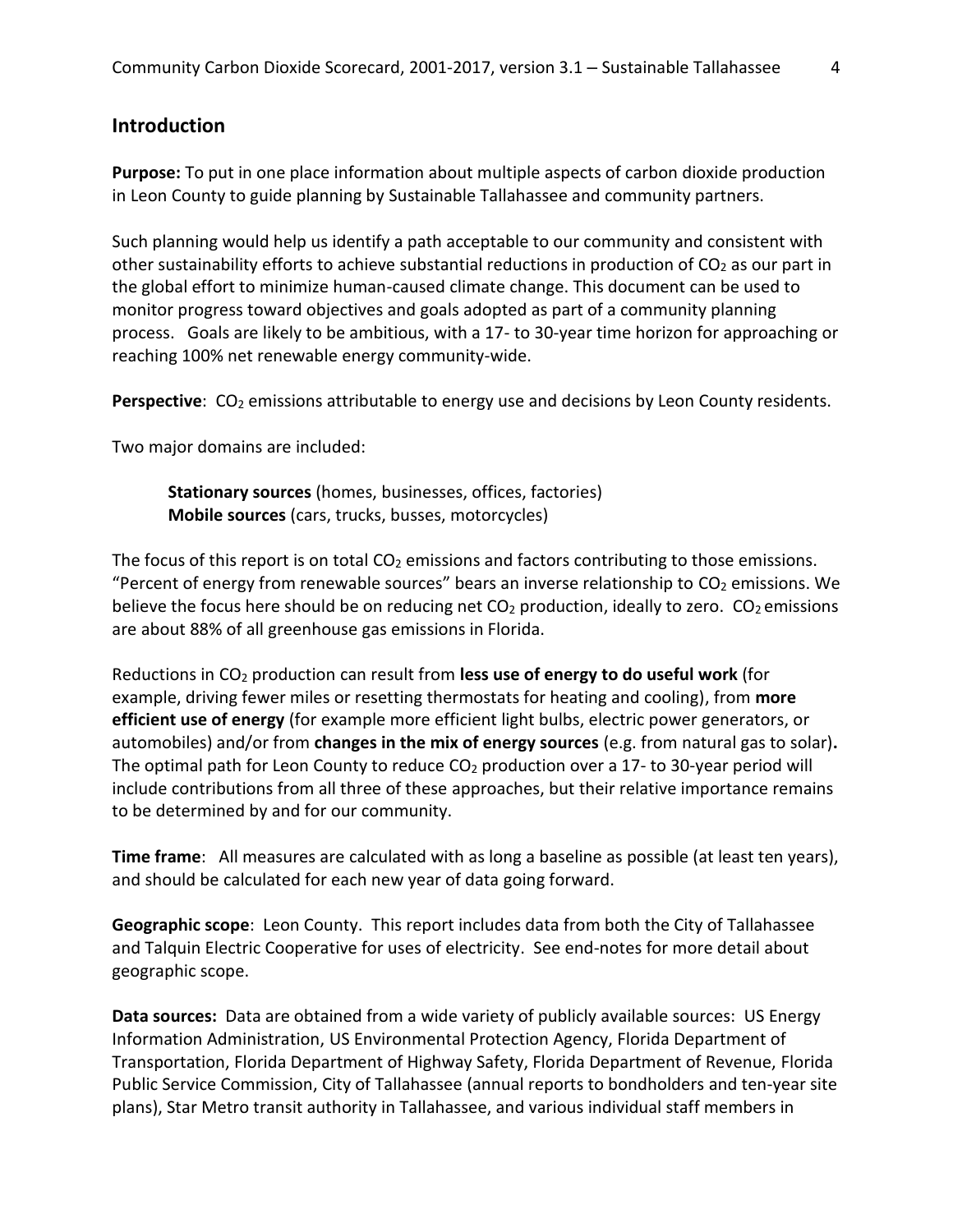these agencies. Conversion factors are obtained from websites supported by the US Environmental Protection Agency. See end-notes for more detail on sources.

#### **Organization of this document:**

This document addresses three domains: stationary sources (buildings); mobile sources (vehicles); and the combination of these two. As more and more electric vehicles enter service, the distinction between stationary and mobile sources will be less sharp.

Within each of these domains, we first include  $CO<sub>2</sub>$  production itself; then intermediate contributors to  $CO<sub>2</sub>$  production (for example, number of vehicle miles driven); and then activities by governments or community organizations that contribute to higher or lower  $CO<sub>2</sub>$ production (for example, number of home energy audits completed). **Limitations**: Some relatively small contributors to greenhouse gas emissions do not have time trend data available, or have only Florida data available: jet fuel, liquid propane gas, and methane and other non- $CO<sub>2</sub>$  greenhouse gasses, as well as some aspects of energy demand reduction and of bicycle infrastructure.

#### **Other greenhouse gasses, and other CO<sup>2</sup> sources**

This document does not account for:

- CO<sup>2</sup> emitted elsewhere to produce goods and services used here;
- life cycle CO<sub>2</sub> costs of energy production, infrastructure, and distribution;
- CO<sup>2</sup> and methane releases associated with wastewater treatment;
- any additional industrial emissions of greenhouse gasses.

Jet fuel use accounts for 16% of fossil fuel energy used in Florida. Its use is concentrated in the top 10 Florida airports, which account for 95% of passengers. Tallahassee's airport accounts for just under half of a percent (0.42%) of Florida passengers. If Leon County's share of statewide jet fuel use is also 0.42%, then in 2017  $CO<sub>2</sub>$  from jet fuel would be the equivalent of 1.57% of Leon County CO2 production. This value is tabulated in the report only for the most recent year, as too many assumptions are required to make estimates for earlier years.

The Florida Department of Environmental Protection estimated that for the state in 2010, greenhouse gasses other than  $CO<sub>2</sub>$  (methane, sulfur and nitrogen oxides, and hydrofluorocarbons) accounted for 12% of  $CO<sub>2</sub>$ -equivalents released. The non-CO<sub>2</sub> sources include releases from wastewater treatment and landfills, refrigerants, natural gas distribution systems, and burning of wood for fuel and in wildfires. Of these, only landfill sources and leaks of natural gas during distribution are accounted for here.

Leon County reported to the US EPA that the Leon County Landfill produced 84,700 tons of CO2-equivalents of methane in 2016 (down from 116,145 in 2010). This is about 2.75% of total CO<sup>2</sup> produced in Leon County that year – see Table below. The natural gas distribution system releases natural gas to the atmosphere equivalent to 4500 tons of  $CO<sub>2</sub>$  per year. Production of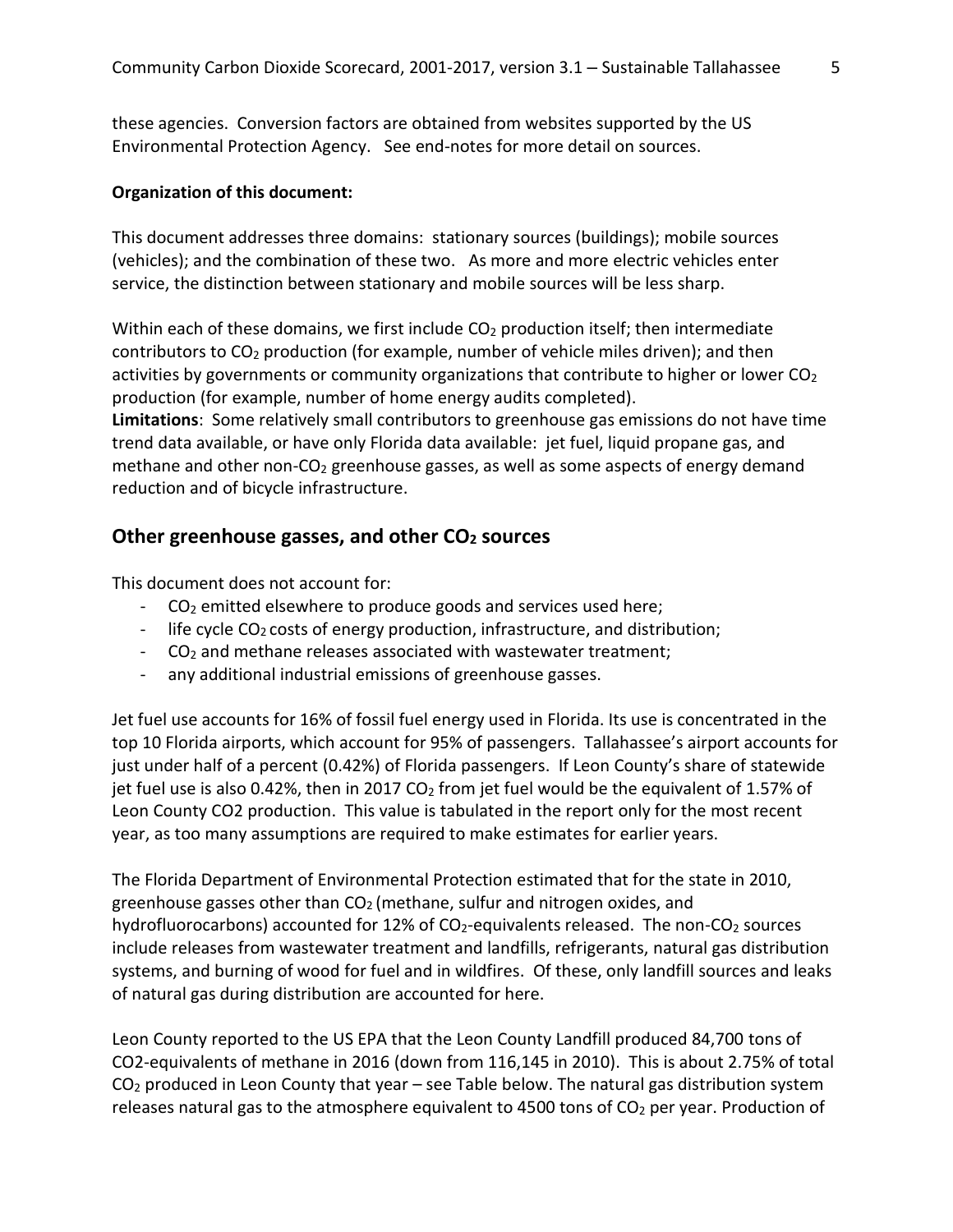greenhouse gases other than  $CO<sub>2</sub>$  (methane and nitrous oxide) at our power plants is about one tenth of one percent of  $CO<sub>2</sub>$  production associated with electricity production and is not accounted for here.

The City of Tallahassee assesses a Public Service Tax of 10% on the value of propane sold in the city. In 2017 \$157,000 was collected. Applying the average retail price per gallon of propane in Florida during 2017 (\$2.39), and the value of 12.7 pounds of  $CO<sub>2</sub>$  released per gallon of propane used, we estimate that propane sold in the city contributed 4172 tons of  $CO<sub>2</sub>$  to the atmosphere, or 0.13% of the total. The volume of fuel taxed fell from 940,283 gallons in 2014 to 657,009 gallons in 2017. This is consistent with a general Florida trend to less propane use over the period.

The following Table accounts for  $CO<sub>2</sub>$  equivalents of methane released from the Leon County landfill, natural gas (methane) released from the City's natural gas distribution system,  $CO<sub>2</sub>$ from burning propane sold in the City of Tallahassee, and CO<sub>2</sub> released from Leon County's share of jet fuel, as well as for  $CO<sub>2</sub>$  from energy used by mobile and stationary sources. Methane, propane and jet fuel sources shown here are not addressed in the remainder of the document.

#### **Table. CO<sup>2</sup> produced in Leon County, and percentage by category, in short tons, 2017**

|                                                                        | Tons of $CO2$ in 2017 % of total |      |
|------------------------------------------------------------------------|----------------------------------|------|
| Commercial electric City of Tallahassee                                | 734,057                          | 22.4 |
| Commercial gas City of Tallahassee                                     | 107,844                          | 3.3  |
| Residential electric City of Tallahassee                               | 504,705                          | 15.4 |
| Residential gas City of Tallahassee                                    | 28,953                           | 0.9  |
| Residential electric Talquin Electric Co-op                            | 242,401                          | 7.4  |
| Commercial electric Talquin Electric Co-op                             | 88,417                           | 2.7  |
| Mobile sources (cars, trucks, buses etc)                               | 1,419,781                        | 43.4 |
| Propane (sold in Tallahassee)                                          | 4,172                            | 0.1  |
| Jet fuel (0.42% of state total)                                        | 50,996                           | 1.6  |
| Methane from Leon Co landfill and city gas utility (CO <sub>2</sub> e) | 89,240                           | 2.7  |
| Total                                                                  | 3,240,776                        |      |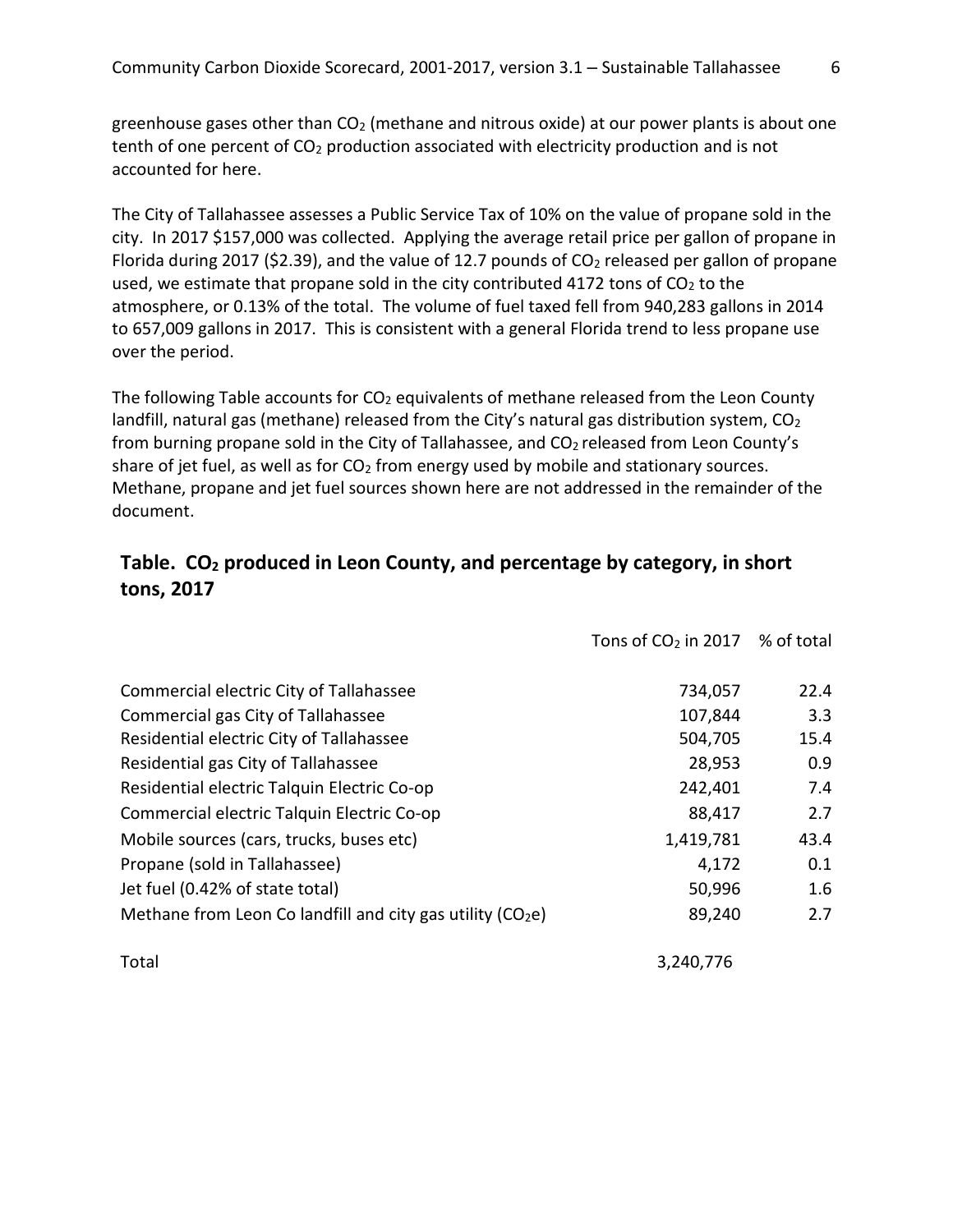### **Stationary and mobile sources combined.**

## **CO<sup>2</sup> production**

Total annual  $CO<sub>2</sub>$  emissions attributable to Leon County residents and businesses (sum of CO<sup>2</sup> totals for stationary and mobile sources) peaked in 2007 and has been essentially stable since 2008, with a falling trend from stationary sources and a rising trend from mobile sources.



Meanwhile the population of Leon County, the number of electrical customers, the number of natural gas customers, and the number of vehicles have all been steadily increasing.

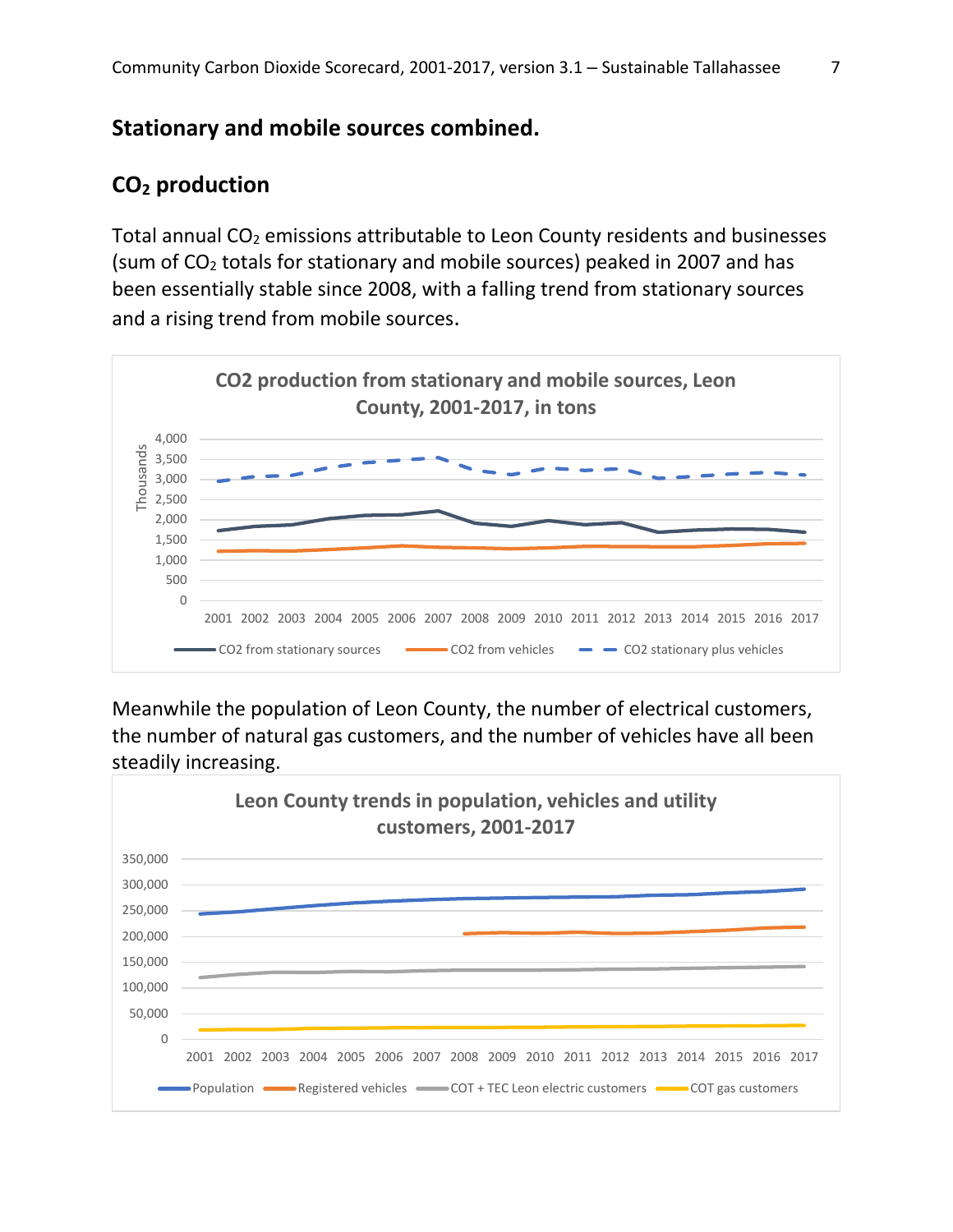Adjusted for population growth, the trend in total CO<sub>2</sub> production from stationary and mobile sources combined has been downward from 2008 through 2013, and essentially flat since then. Cumulative decline is about 18%, from 13.1 to 10.7 tons per capita per year. No further decline since 2013, however.

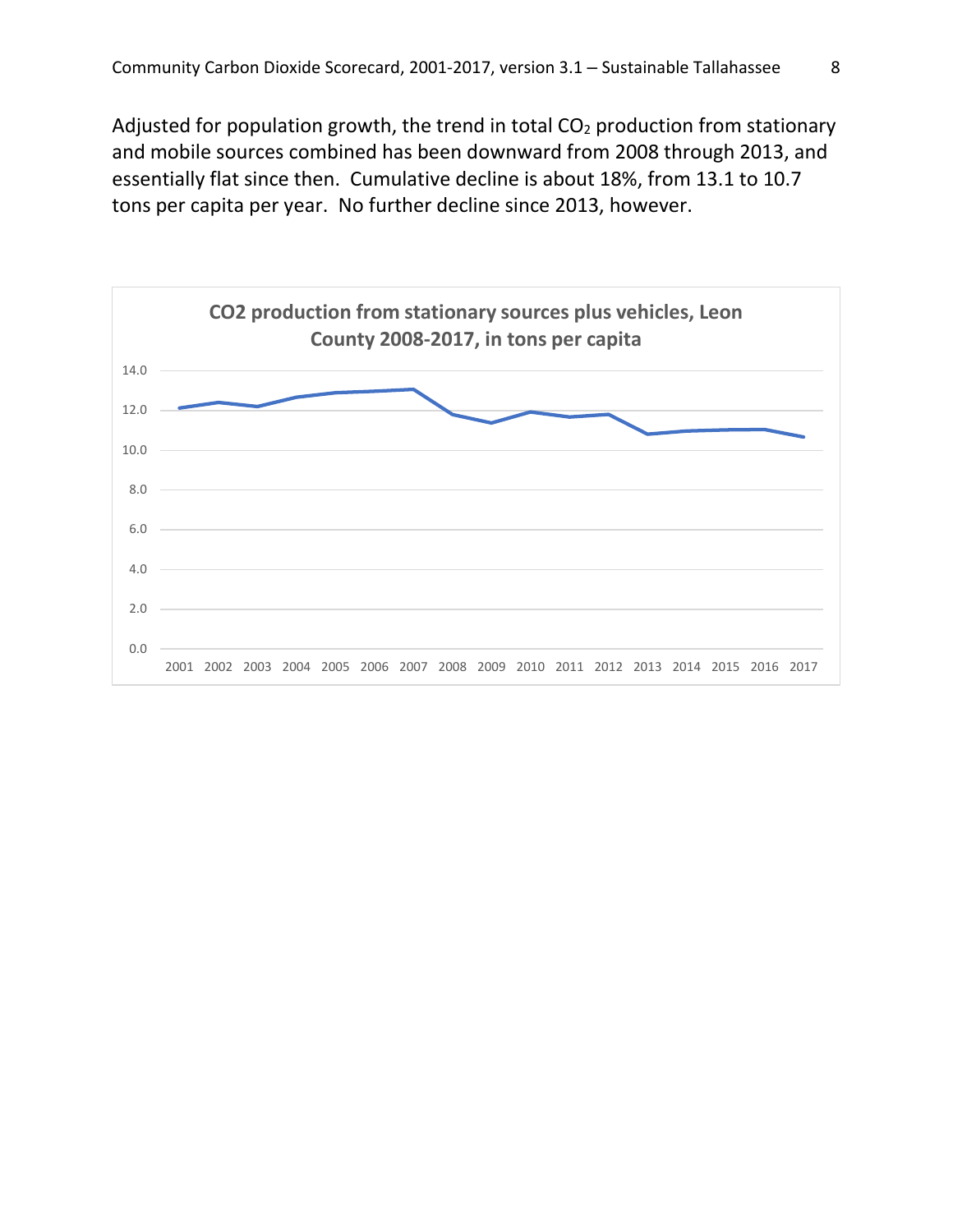When mobile sources and stationary sources are combined, mobile sources account for 46% of CO<sub>2</sub> production in 2017.

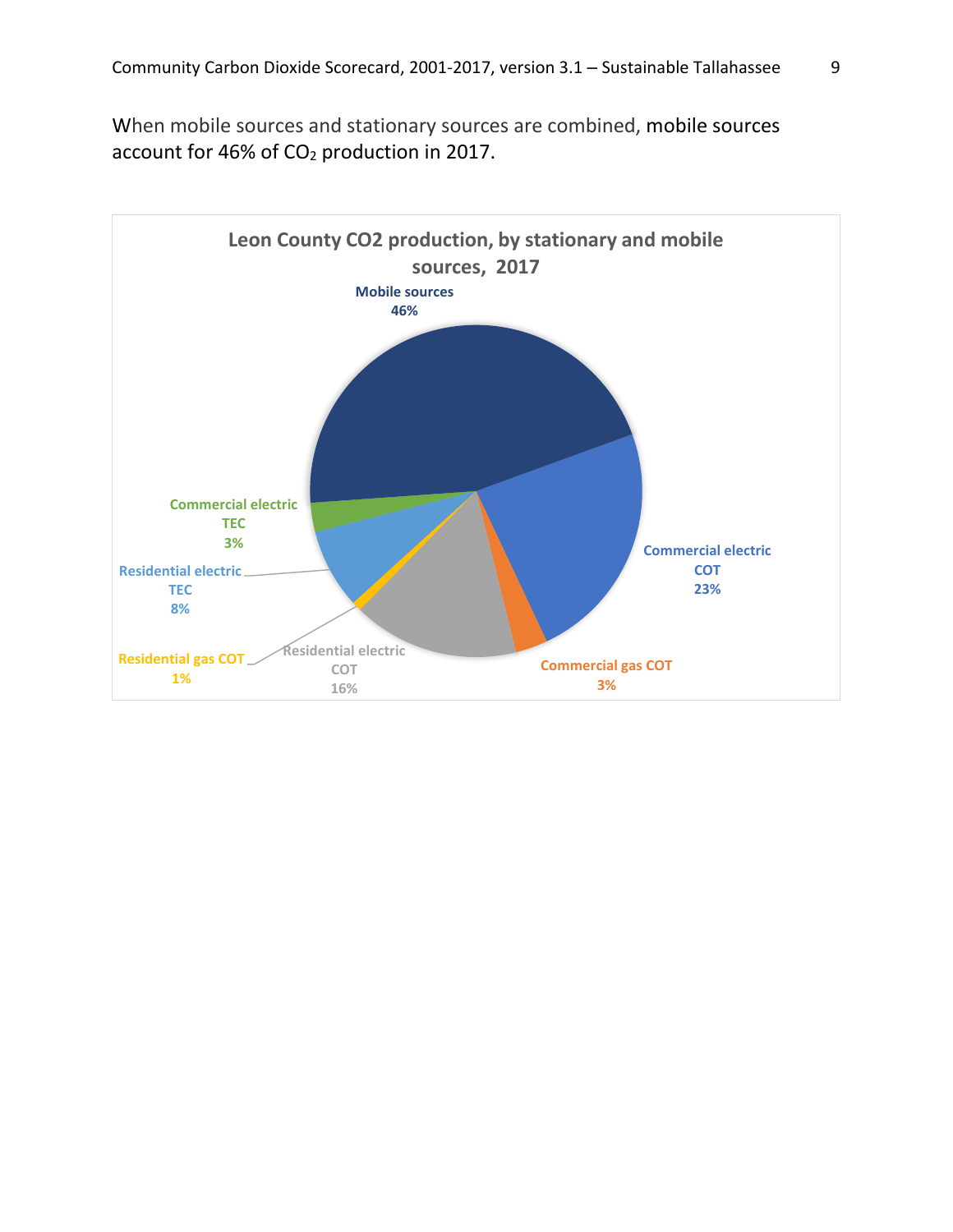#### **Stationary sources**

## **CO<sup>2</sup> production**

Stationary sources have a fixed location, including houses, office buildings, schools, stores, and factories.

Total CO<sup>2</sup> production from stationary sources in Leon County (Tallahassee city utility plus Talquin Electric) peaked in 2007, fell through 2013, and has been quite stable 2013 to 2017.



The decline from 2007 – 2013 in total  $CO<sub>2</sub>$  mostly reflects a shift from other fossil fuels to natural gas by the City of Tallahassee utility for electricity generation and installation of more efficient electric generating equipment by the City, but also stable or declining per-customer energy use by electric customers and residential gas customers (see below).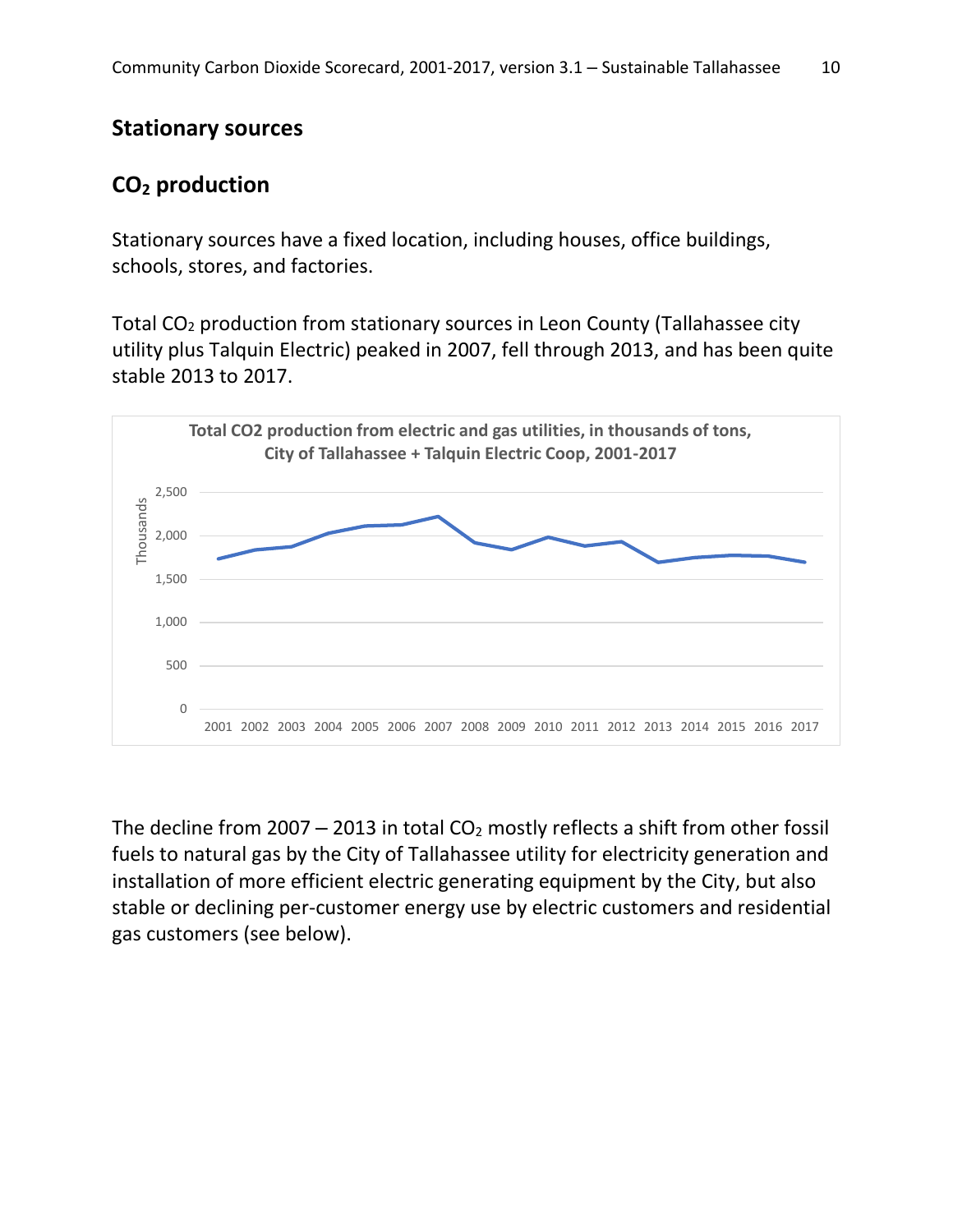On a per-capita basis,  $CO<sub>2</sub>$  production from stationary sources (city gas and electric and TEC electric) is down 29% since 2007 (8.2 to 5.8 tons per capita), but stable since 2013.



This decline in per-capita  $CO<sub>2</sub>$  production reflects reduced energy use per customer, a shift from electricity to natural gas at the customer level, and decreased CO<sup>2</sup> production per MWh of electricity produced by the city utility.

Commercial and residential electricity customers each account for close to half of total CO<sub>2</sub> production from electricity.

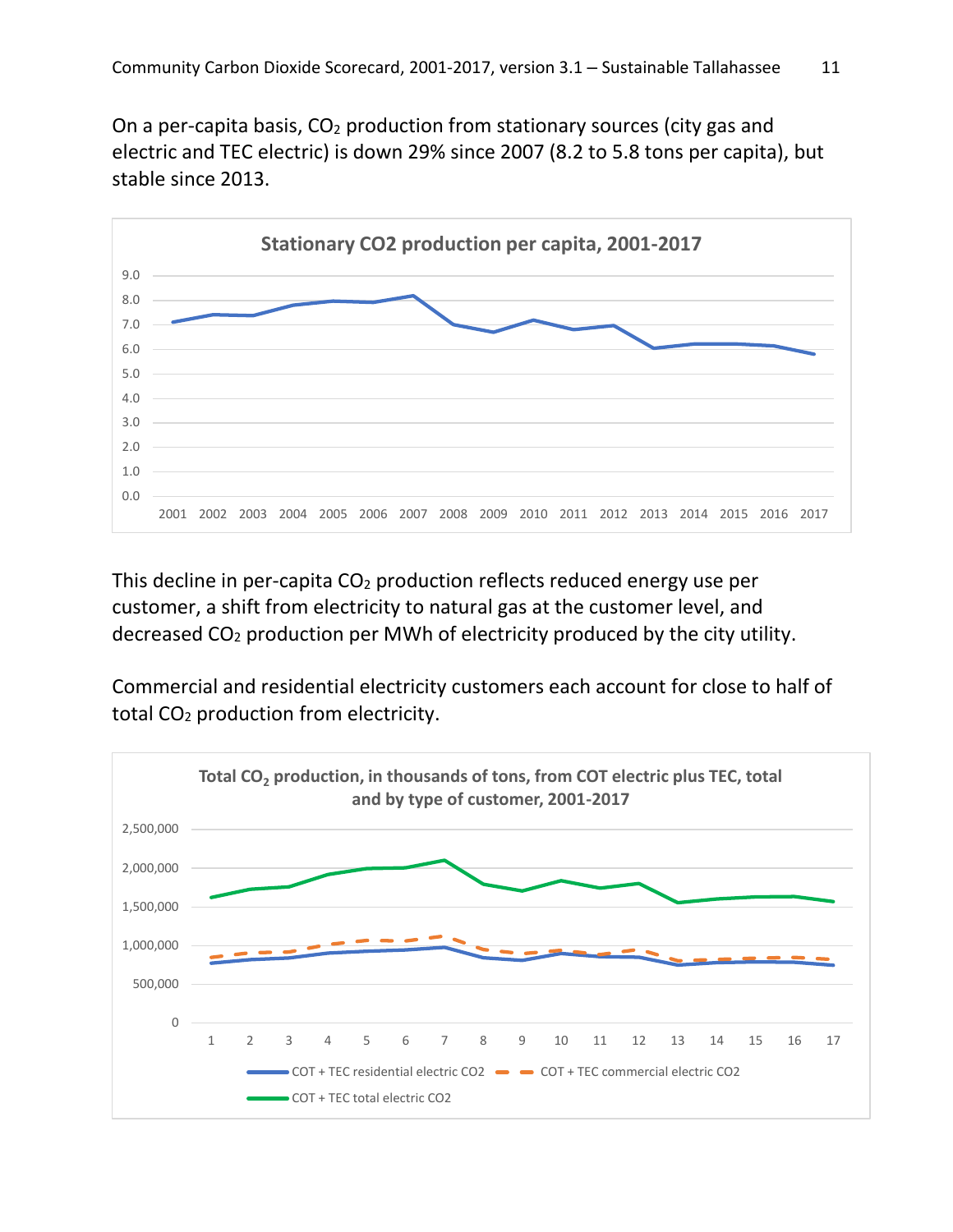For the COT utility in 2017, commercial electrical customers (43%) account for more of total stationary source  $CO<sub>2</sub>$  production than residential electrical customers (30%); the reverse is true for the TEC (14 vs 5%). Commercial customers account for somewhat more  $CO<sub>2</sub>$  production (54%) than residential customers (46%). Electricity use accounts for much more Leon County CO<sub>2</sub> production (92%) than does natural gas use (8%).

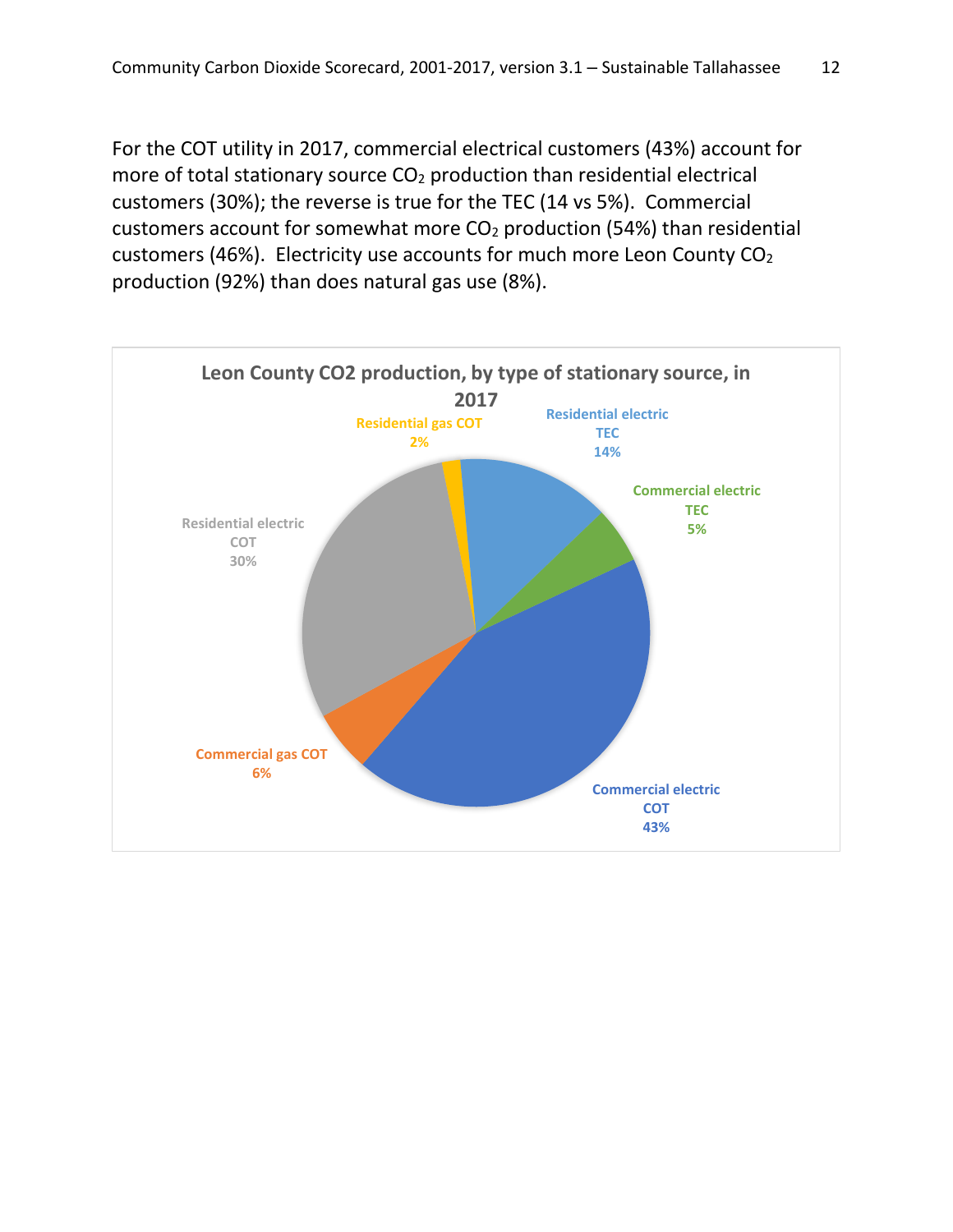The ten biggest electric customers together used 29% of the Tallahassee utility's electricity in 2017. FSU alone accounted for 10.6%, and Florida state government for 5%.



Note: These consumption data do not account for the number of square feet in each customer's establishment. FSU, FAMU and Tallahassee Memorial Healthcare have steadily added buildings and square feet, while the number of square feet of state-owned office space in Tallahassee has gone down.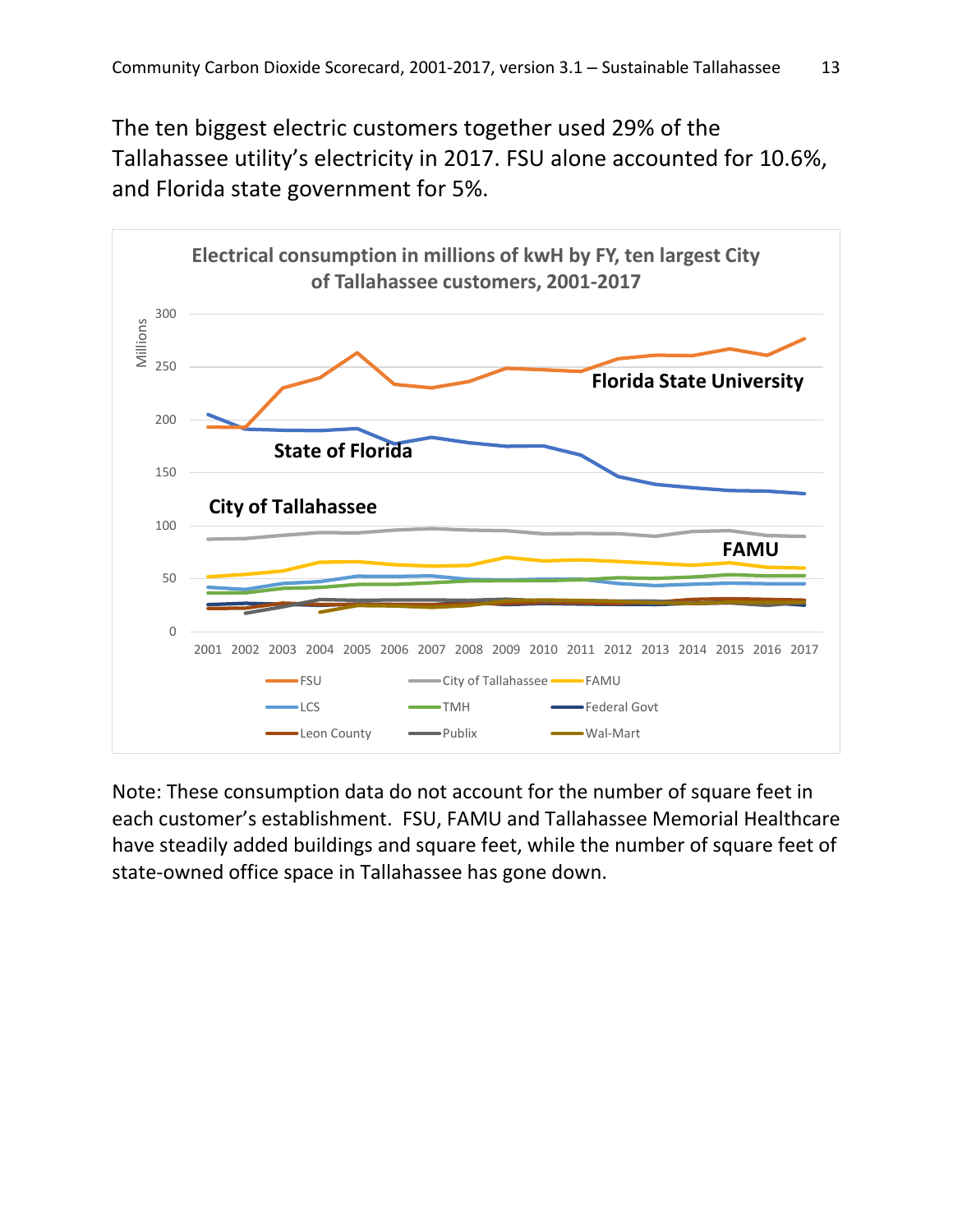**Total electrical energy consumption in kWh, and percentage of total electricity consumption, for ten biggest Tallahassee electric customers, FY 2017.**

| <b>Customers</b>                 | <b>Energy in kWh</b> | <b>Percent of total</b><br>retail sales |
|----------------------------------|----------------------|-----------------------------------------|
| <b>Florida State University</b>  | 276,691,044          | 10.59%                                  |
| State of Florida                 | 130,425,060          | 4.99%                                   |
| City of Tallahassee              | 89,937,800           | 3.44%                                   |
| Florida A & M University         | 60,199,226           | 2.30%                                   |
| <b>Tallahassee Memorial Hosp</b> | 52,955,069           | 2.03%                                   |
| <b>Leon County Schools</b>       | 45,353,839           | 1.74%                                   |
| <b>Leon County Government</b>    | 29,877,589           | 1.14%                                   |
| <b>Publix Markets</b>            | 27,958,806           | 1.07%                                   |
| <b>Wal-Mart</b>                  | 27,770,664           | 1.06%                                   |
| <b>Federal Government</b>        | 25,063,919           | 0.96%                                   |
| TOTAL                            | 766,233,015          | 29.33%                                  |

Together, the ten biggest customers used over 29 % of all electricity used by Tallahassee customers.

The National High Magnetic Field Laboratory at FSU would be the fifth-largest customer if it was listed separately from FSU, and the rest of FSU would still be #1. Annual electricity consumption by the Mag Lab has been stable over the last ten years.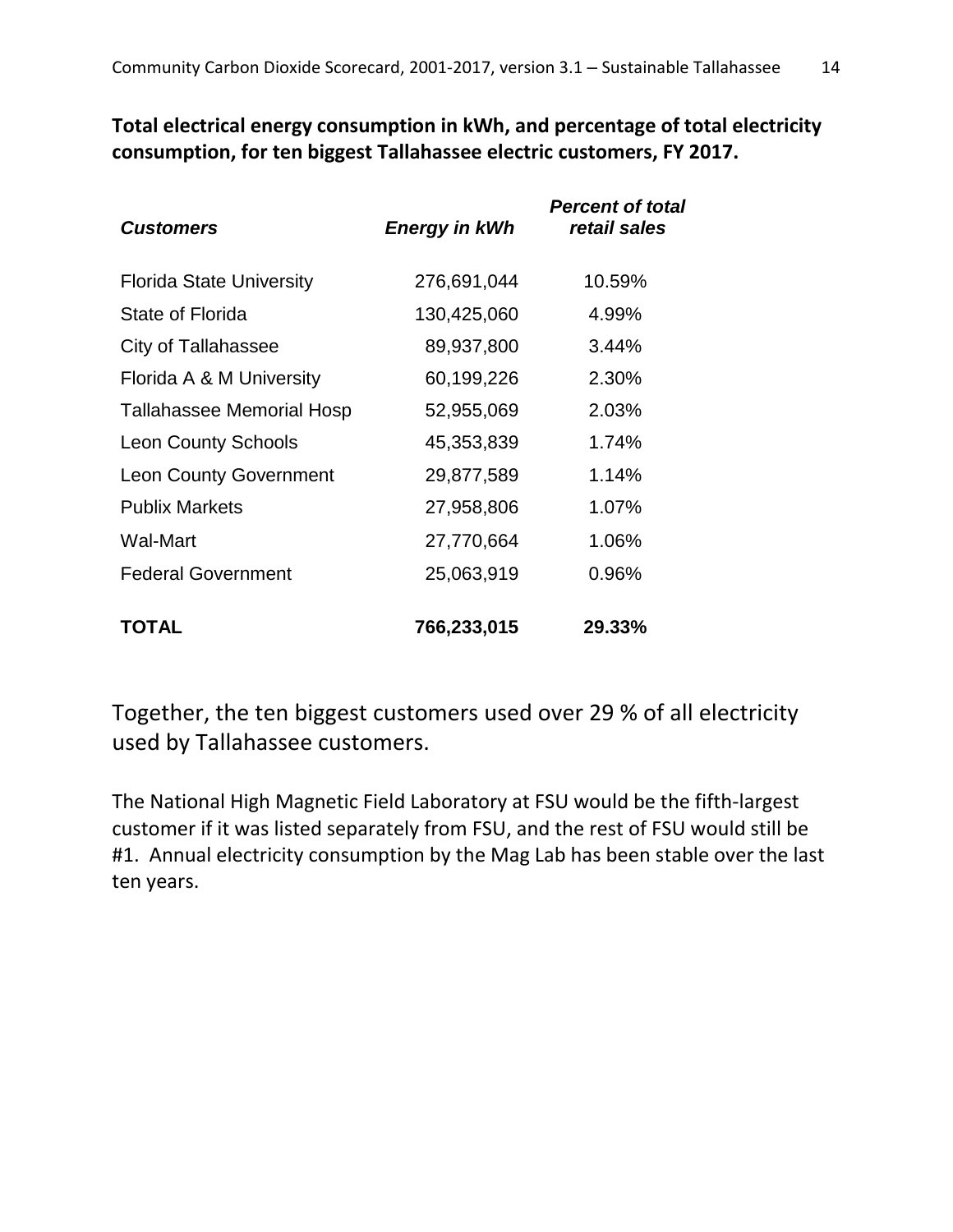Total  $CO<sub>2</sub>$  releases attributable to stationary natural gas use by both commercial and residential gas customers show little overall change since 2010. CO2 releases due to commercial customers predominate, and increased by 38% from 2004 to 2010 while those due to residential customers were stable. Both show a downward trend in 2016 and 2017.



Numbers of residential and commercial natural gas customers have increased over time. About 10 miles of gas distribution pipelines are added per year.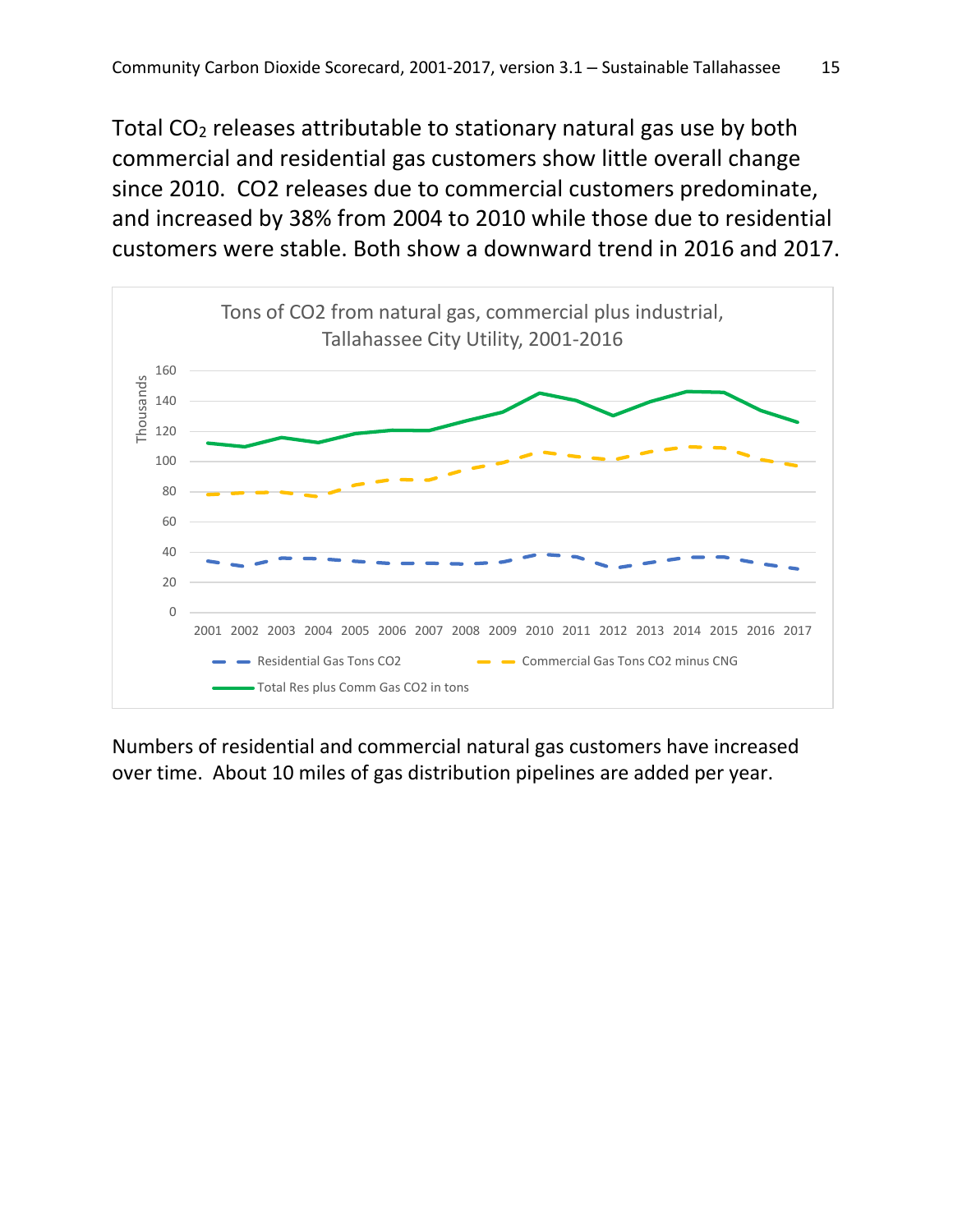CO<sup>2</sup> production per residential gas customer declined by about ~25% from 2001 to 2012, and has since remained near 2012 levels.



Warmer winters in recent years may be contributing to lower natural gas usage (see heating degree data later in this document). Newer natural gas customers may be less likely to use gas for heat, and new construction is likely more efficient to heat.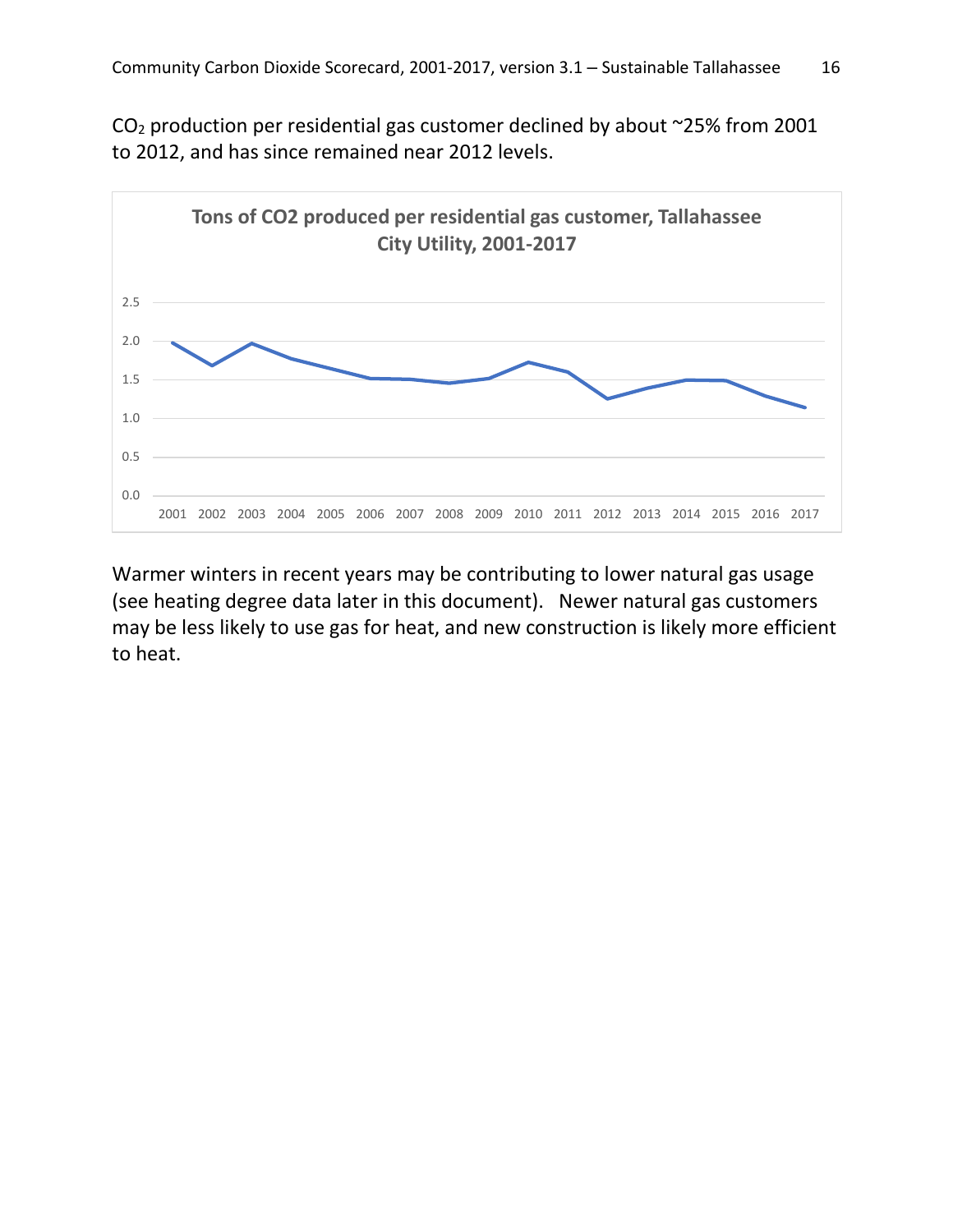#### **Intermediate measures:**

There have been steady declines in the Tallahassee City Utility's carbon intensity for electric generation over a 25-year period, though the rate of decline has been less in recent years.



City utility carbon intensity will decline further as additional large photovoltaic arrays at the Tallahassee airport are brought on-line and newer generating equipment is installed, 2018-2020.

Talquin Electric Cooperative buys almost all its electricity from the Seminole Electric Co-op; just over half of this electricity comes from burning coal. The carbon intensity of Talquin Electric Cooperative's electricity production will change somewhat as TEC brings photovoltaic capacity on-line in 2018.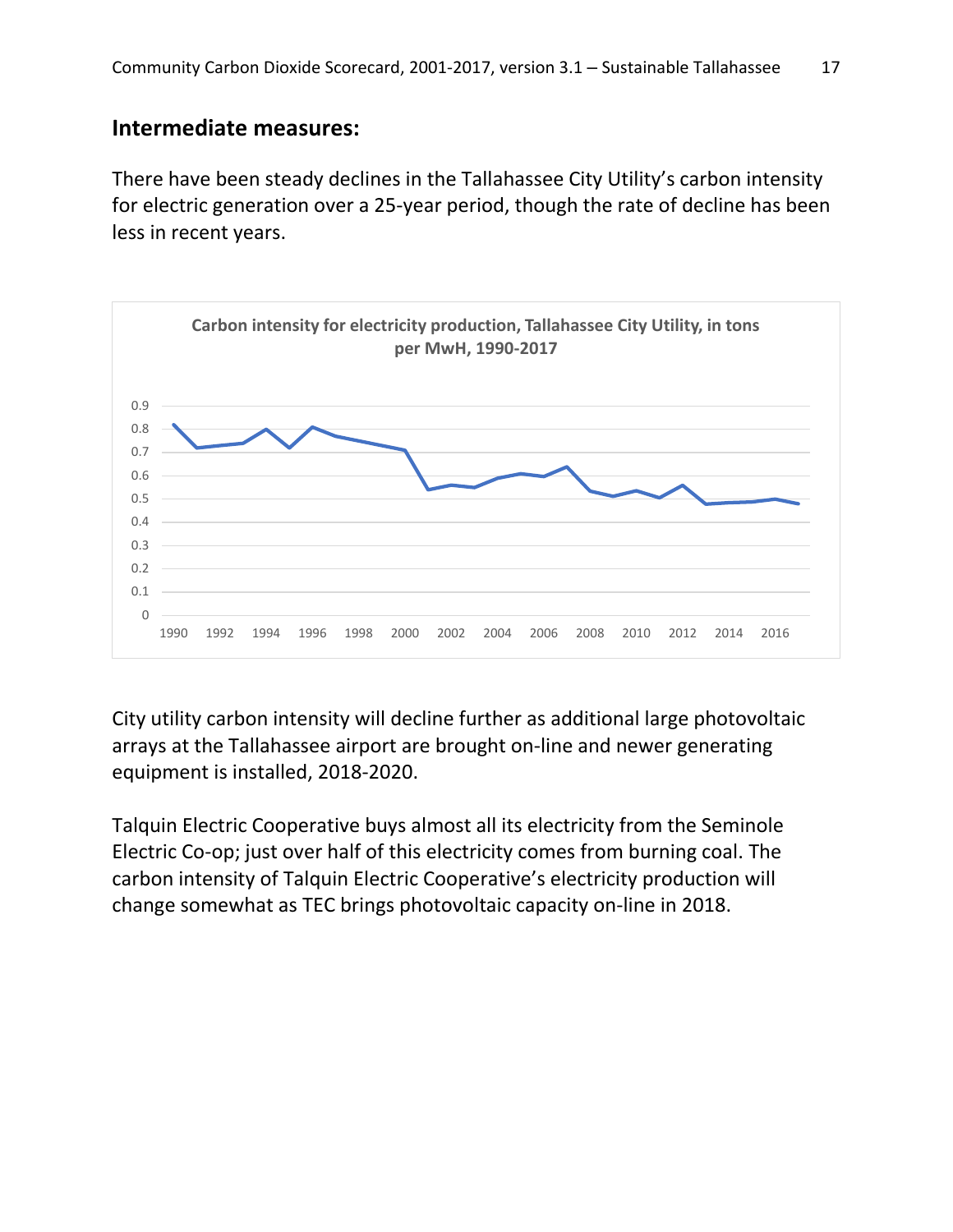COT and TEC electrical energy distribution have been essentially flat since 2006, while COT natural gas distributed has risen.



CO<sup>2</sup> production from natural gas is simply proportional to the amount used, while CO<sup>2</sup> production from electricity is the product of amount used (seen here in MWh) and carbon intensity (tons of  $CO<sub>2</sub>$  released per MWh distributed). An Mcf of natural gas is 1000 cubic feet. A ton is 2000 pounds.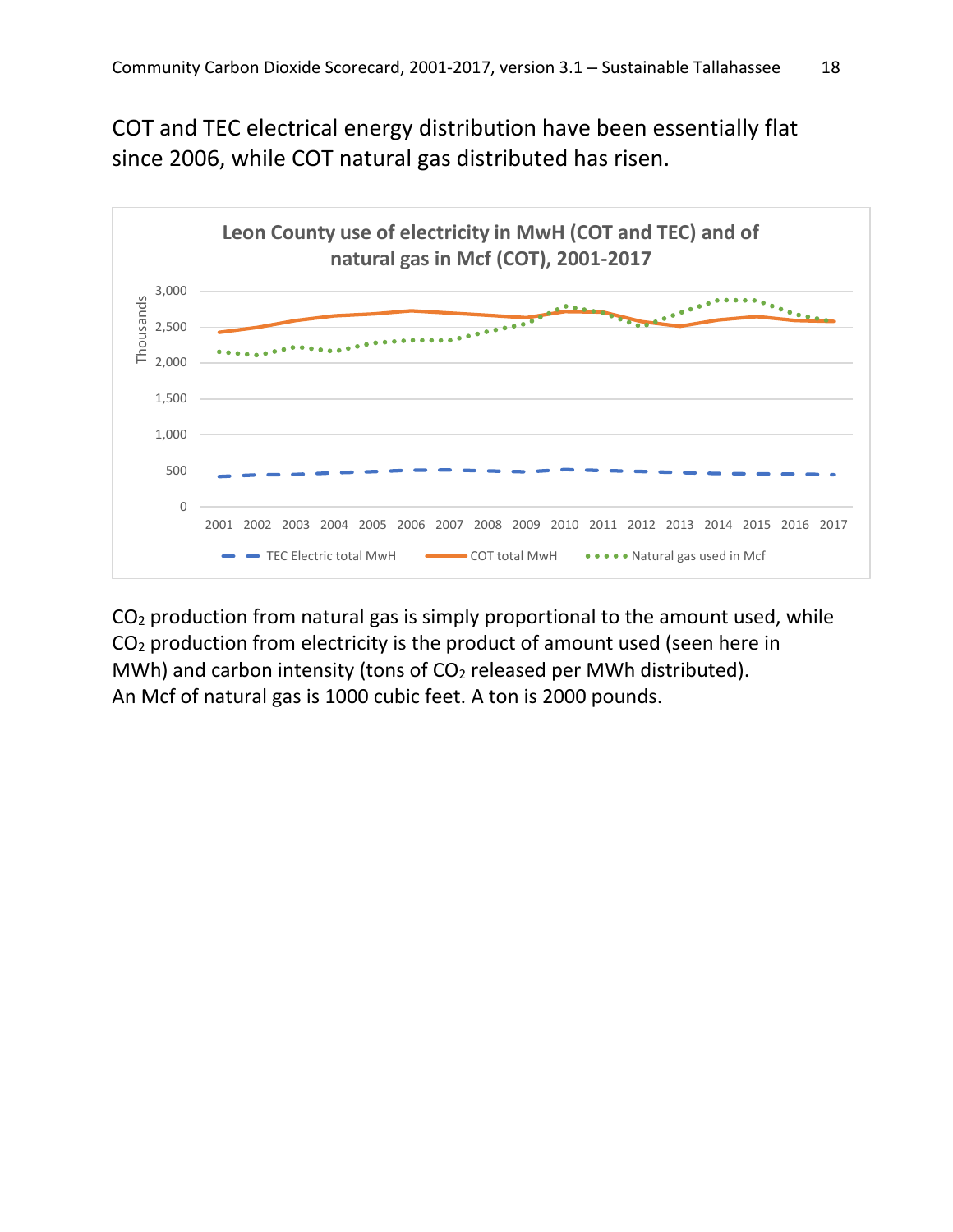## **Inputs – determinants of CO2 production from stationary sources**

Total on-site photovoltaic generating capacity (measured in kilowatts) installed in the Tallahassee utility area rose steadily from 2006 to 2013, with less further change since 2013. It was approximately 1900 kW, or 1.9 mW, in 2016.



In 2017 Leon County customers of Talquin Electric Cooperative have approximately 420 kW of photovoltaic capacity in place. Talquin Electric Coop is also planning utility-owned solar generation.

In late 2017, the capacity to deliver up to 20 megawatts (MW) of AC power from photovoltaic panels to city electric customers went into production at the City's solar farm located at the airport, and another 40 MW will follow a year or two later. The initial 20 MW array constitutes about a 15-fold increase in local solar generation capacity and will be able to supply about 1.4% of COT utility's electrical energy.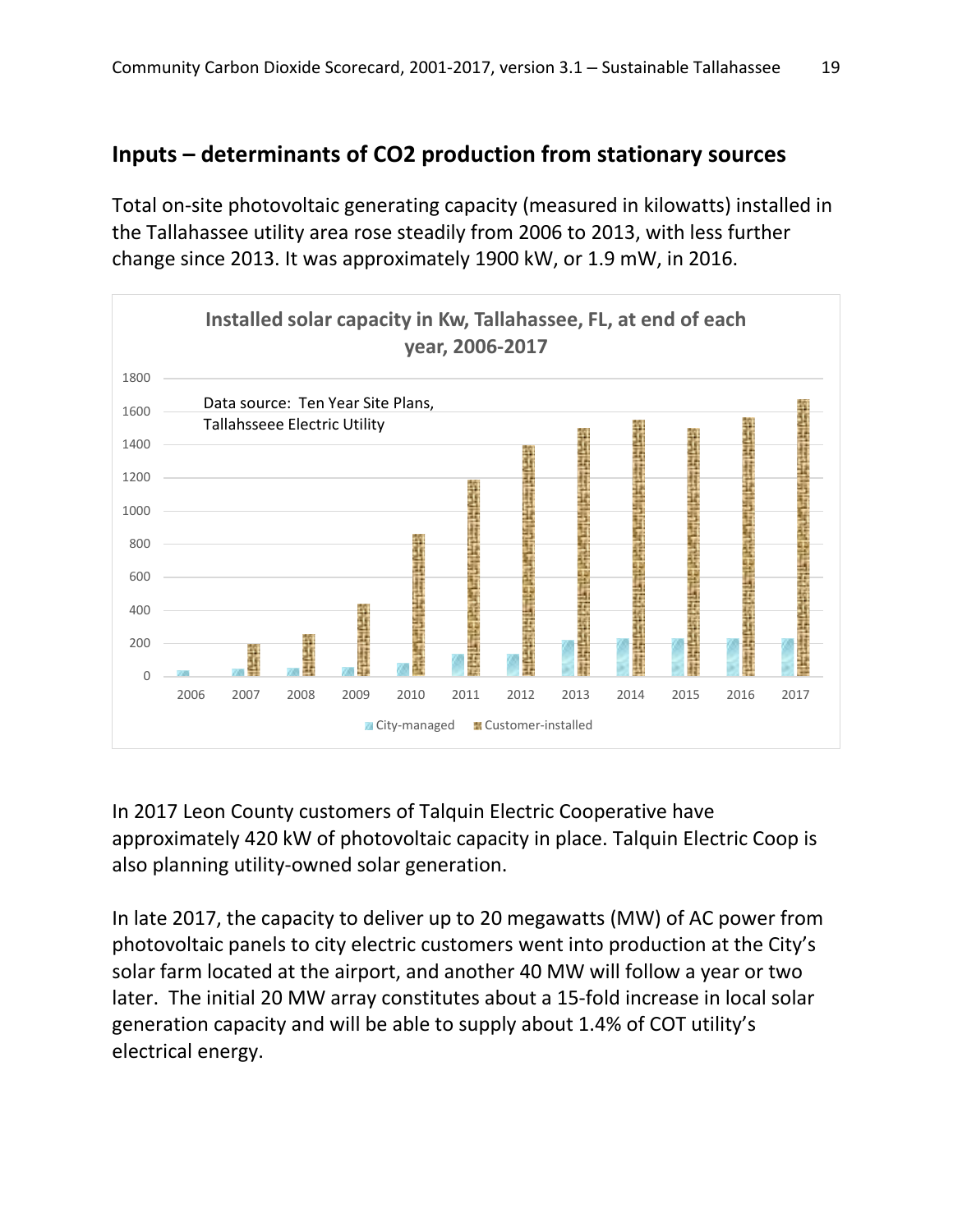Over the entire period 2000 to 2017, Tallahassee has had a gradual increase in the number of cooling degree days (in blue) and a gradual decrease in the number of heating degree days (in orange). However, the annual number of cooling degree days has fallen somewhat after a peak in 2015.



Adding up "Degree-days" is a way to summarize demand for heating and cooling. Each day is assigned a number of degree-days according to how much its average temperature is above or below 65 degrees. Here we tabulate the annual total of heating degree-days, and of cooling degree-days.

Hot summer afternoons contribute strongly to cooling degree days and require peak amounts of electrical energy for air conditioning. Cold winter days, especially mornings, contribute strongly to heating degree days and put peak demands on both the electrical and natural gas utilities.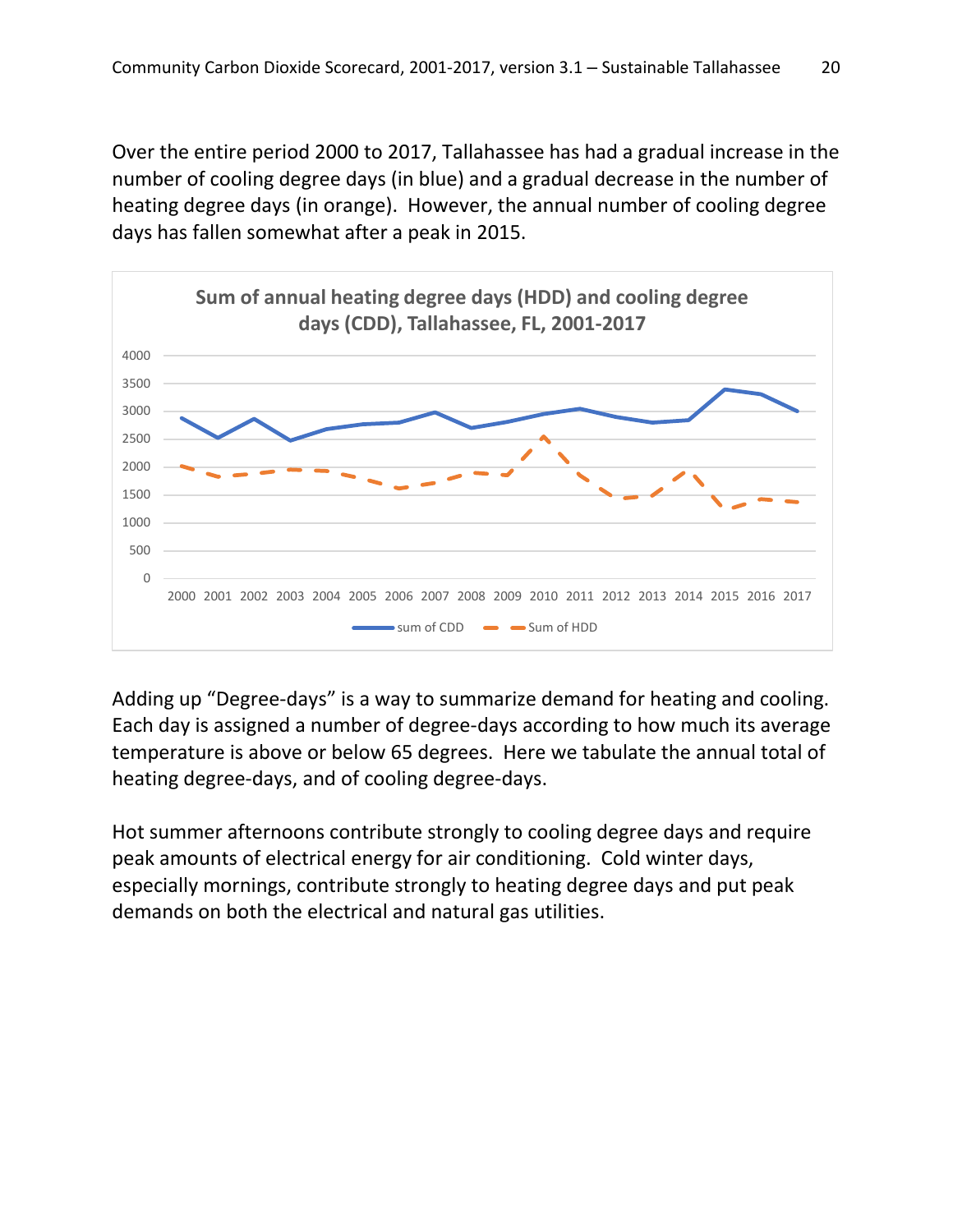COT Electricity Demand Side Management -- the cumulative effect of ten years' activities to help or incentivize customers to reduce energy usage is annual savings of 79,000 MWh of electricity use going forward.

| <b>Activity</b>                         | 2015  | 2016  | 2017  |
|-----------------------------------------|-------|-------|-------|
| # of Residential Energy Audits          | 6,699 | 6,011 | 4,823 |
| <b>Energy Star Appliance Rebates</b>    | 3,667 | 2,809 | 2,680 |
| Homes served by Neighborhood Reach      | 1,232 | 1,132 | 1,251 |
| <b>Gas Appliance Conversion Rebates</b> | 1,010 | 1,022 | 1,147 |
| High Efficiency HVAC Rebates            | 840   | 787   | 740   |
| <b>Water Heater Rebates</b>             | 702   | 692   | 660   |
| <b>Ceiling Insulation Grants</b>        | 776   | 638   | 481   |
| <b>Energy Efficiency Loans</b>          | 447   | 479   | 421   |
| <b>Commercial Energy Audits</b>         | 215   | 161   | 107   |
| <b>Energy Star New Home Rebates</b>     | 75    | 110   | 153   |
| Variable Speed Pool Pump Rebates        | 52    | 52    | 60    |
| Participants in Nights & Weekends       | 1,933 | 2,095 | 1,912 |

**Counts of demand reduction activities taken by the COT utilities**

Estimated annual energy savings per year resulting from COT demand reduction activities, 2008-2016.

| <b>Calendar</b><br>Year | <b>Incremental</b><br><b>Energy Savings</b><br>(MWh) |
|-------------------------|------------------------------------------------------|
| 2008                    | 6,193                                                |
| 2009                    | 9,228                                                |
| 2010                    | 12,110                                               |
| 2011                    | 8,798                                                |
| 2012                    | 7,190                                                |
| 2013                    | 8,527                                                |
| 2014                    | 8,559                                                |
| 2015                    | 6,454                                                |
| 2016                    | 6,029                                                |
| 2017                    | 5,969                                                |

TEC also has an active energy audit program.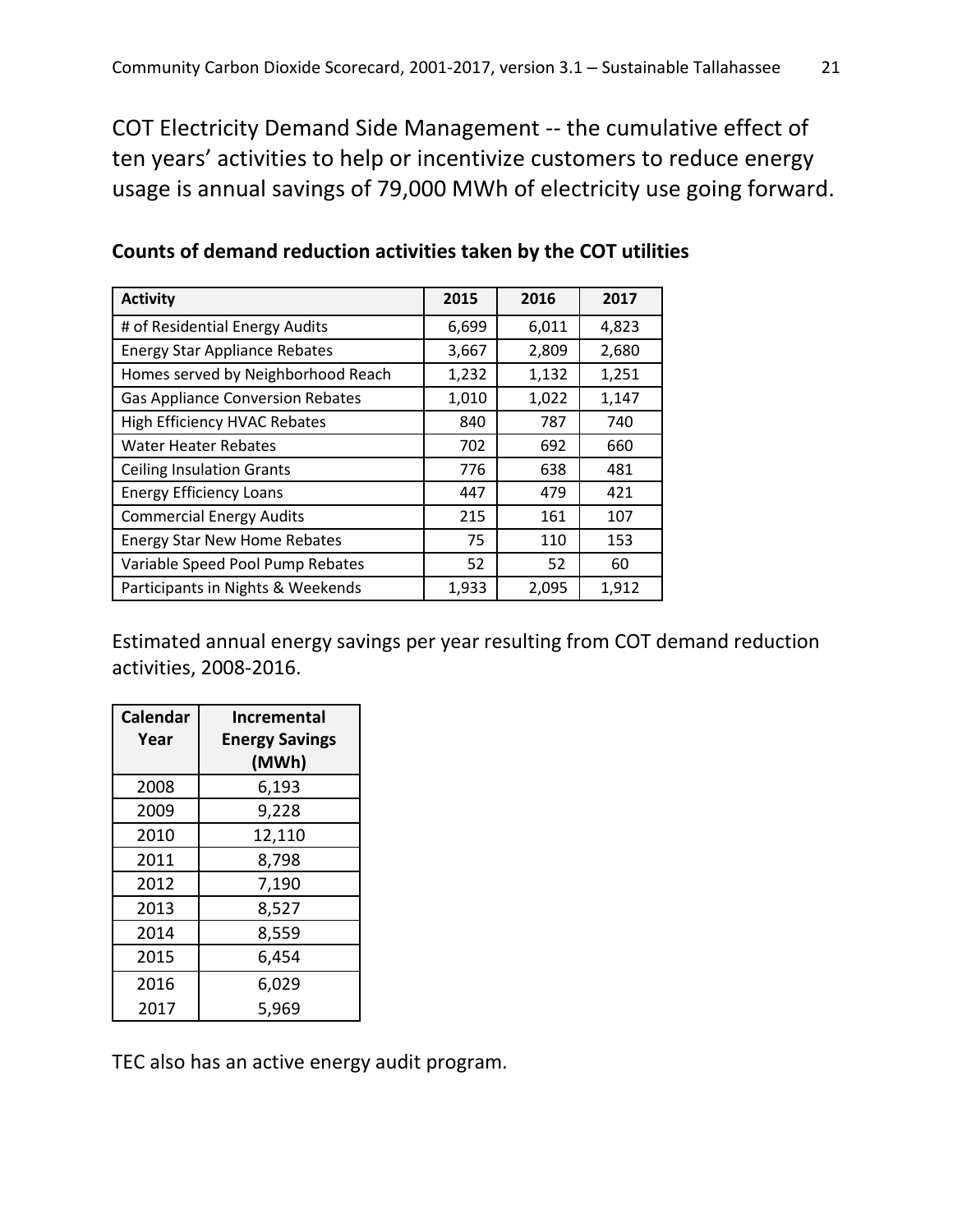## **Mobile sources:**

# **CO2 production**

Overall CO<sup>2</sup> production attributable to Leon County motor vehicles using gasoline, diesel, and compressed natural gas has been increasing steadily since 2001, reflecting increases in population and number of vehicles.



Natural gas sold by the Tallahassee city utility for conversion to Compressed Natural Gas (CNG) for vehicles increased from 146,700 ccf in 2013 to 1,299,000 in 2017, when CNG accounted for 0.56% of  $CO<sub>2</sub>$  production by Leon County vehicles.

CO<sup>2</sup> produced per vehicle (whether gasoline, diesel or CNG) per year has been steady through 2017.

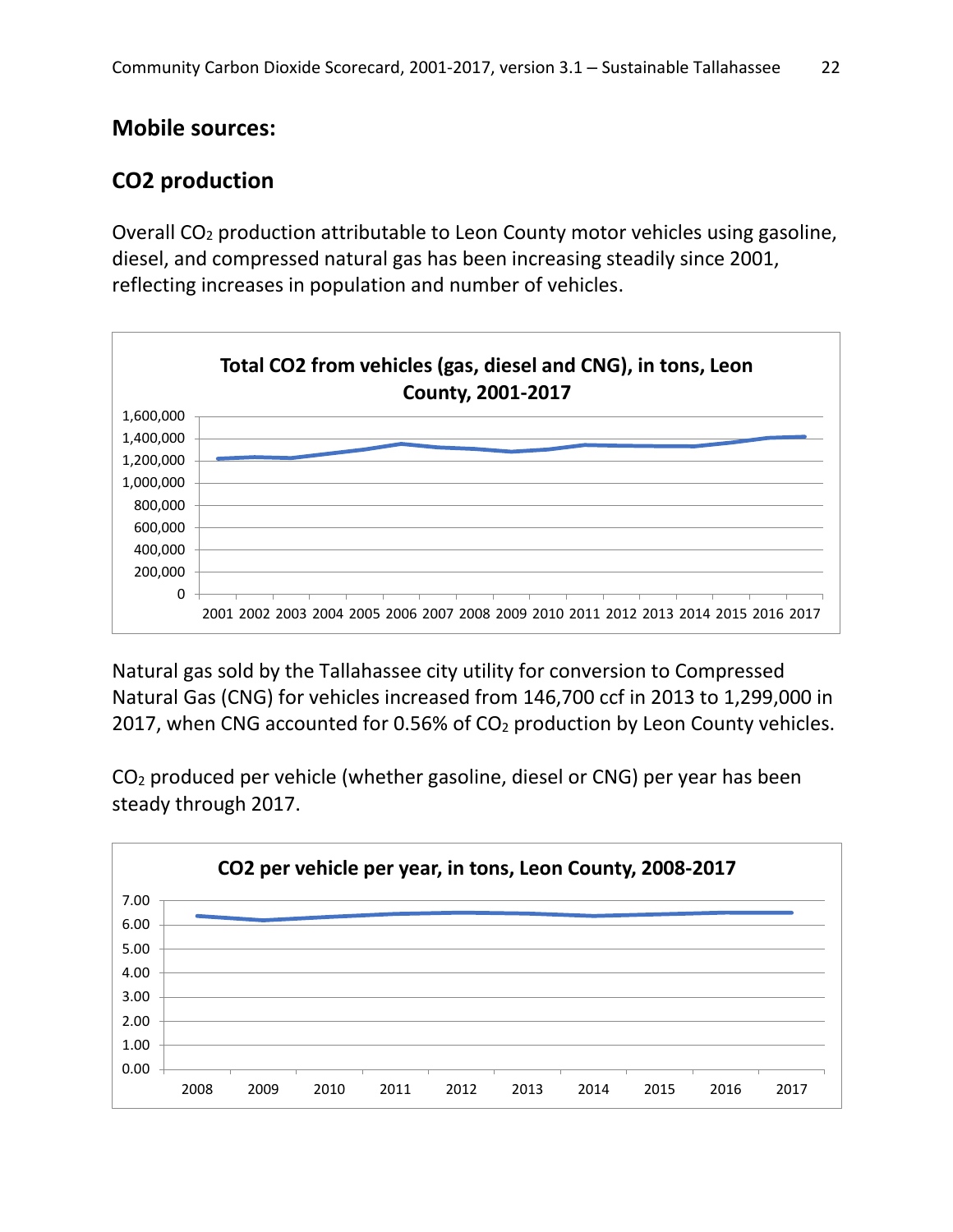## **Intermediate measures**

Sales of gasoline in Leon County have been increasing steadily 2001-2017, while diesel sales have been flat since 2009. Gasoline sales did not increase 2016- 2017.



Miles driven per registered vehicle per day in Leon County are very stable.

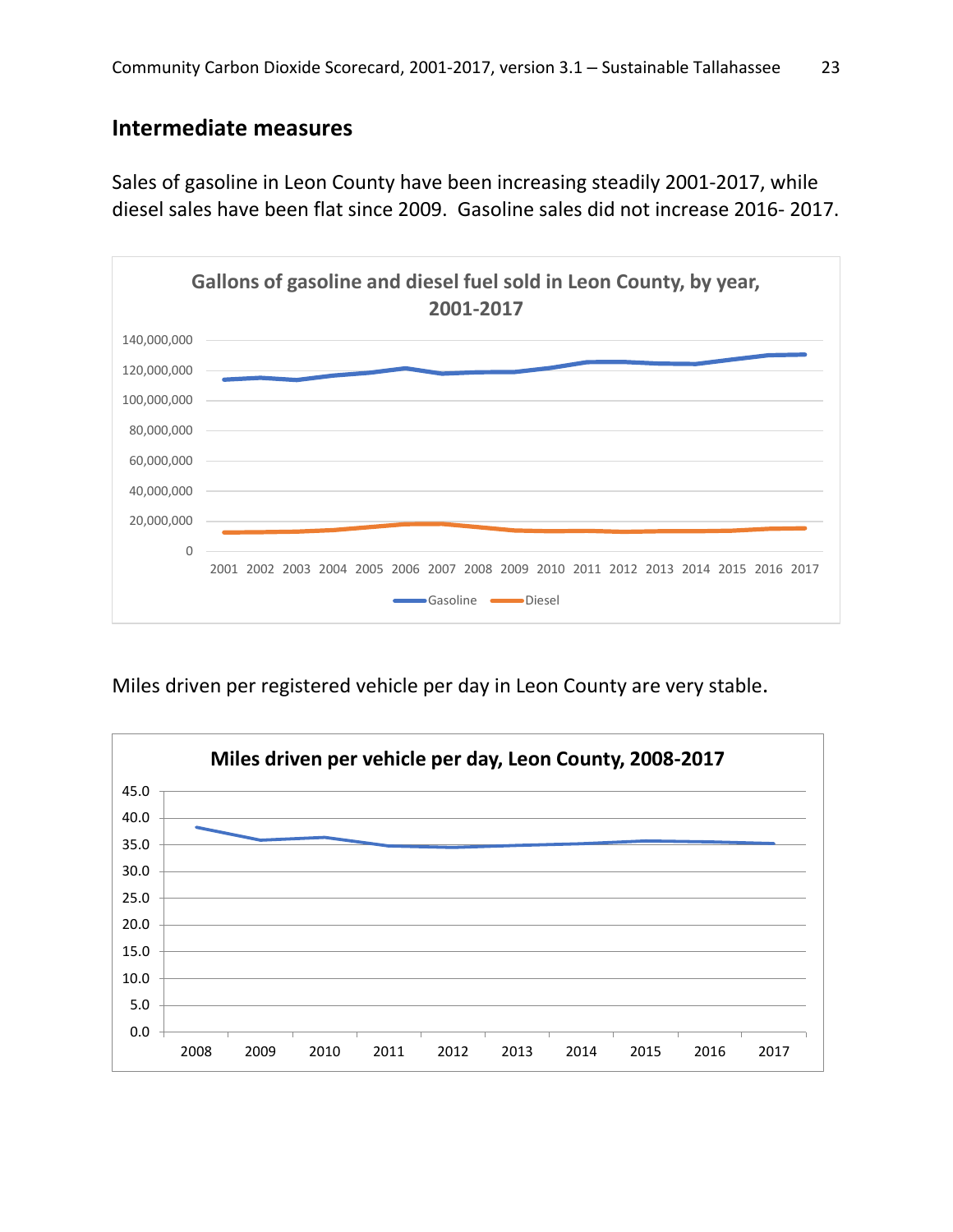## **Inputs**

StarMetro annual passenger trips peaked in 2011, fell for several years, stabilized in 2016, and fell again in 2017. Many other transit systems in Florida have seen declines over the same period. The initial decline in 2012 coincided with large changes in the route system, but most of those changes were reversed by 2016.



80% of commuters in Leon County travel to work alone in their cars, and this is stable over the period. The percentage who carpool decreased between 2000 and 2017.



Walking or bicycling to work increased from 2.0% in 2000 to 2.7% in 2013-15.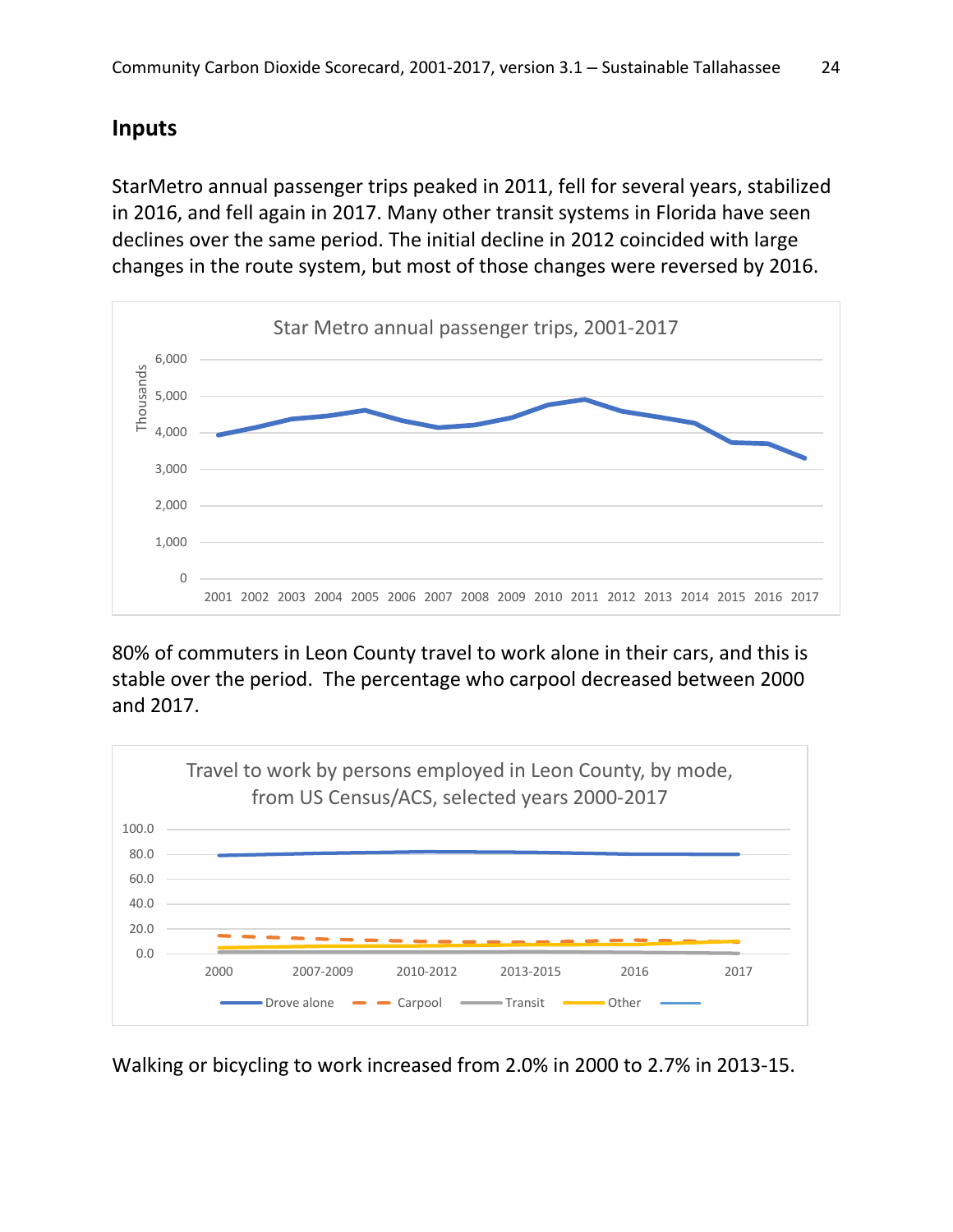Florida market share for Battery Electric Vehicles and Plug-in Hybrid Electric Vehicles together reached 0.52% in 2017. The rate of increase in sales was less for 2016-2017 than for 2015-2016.



Market share for these vehicles was 4.93% in California in 2017, and 1.19% nationally.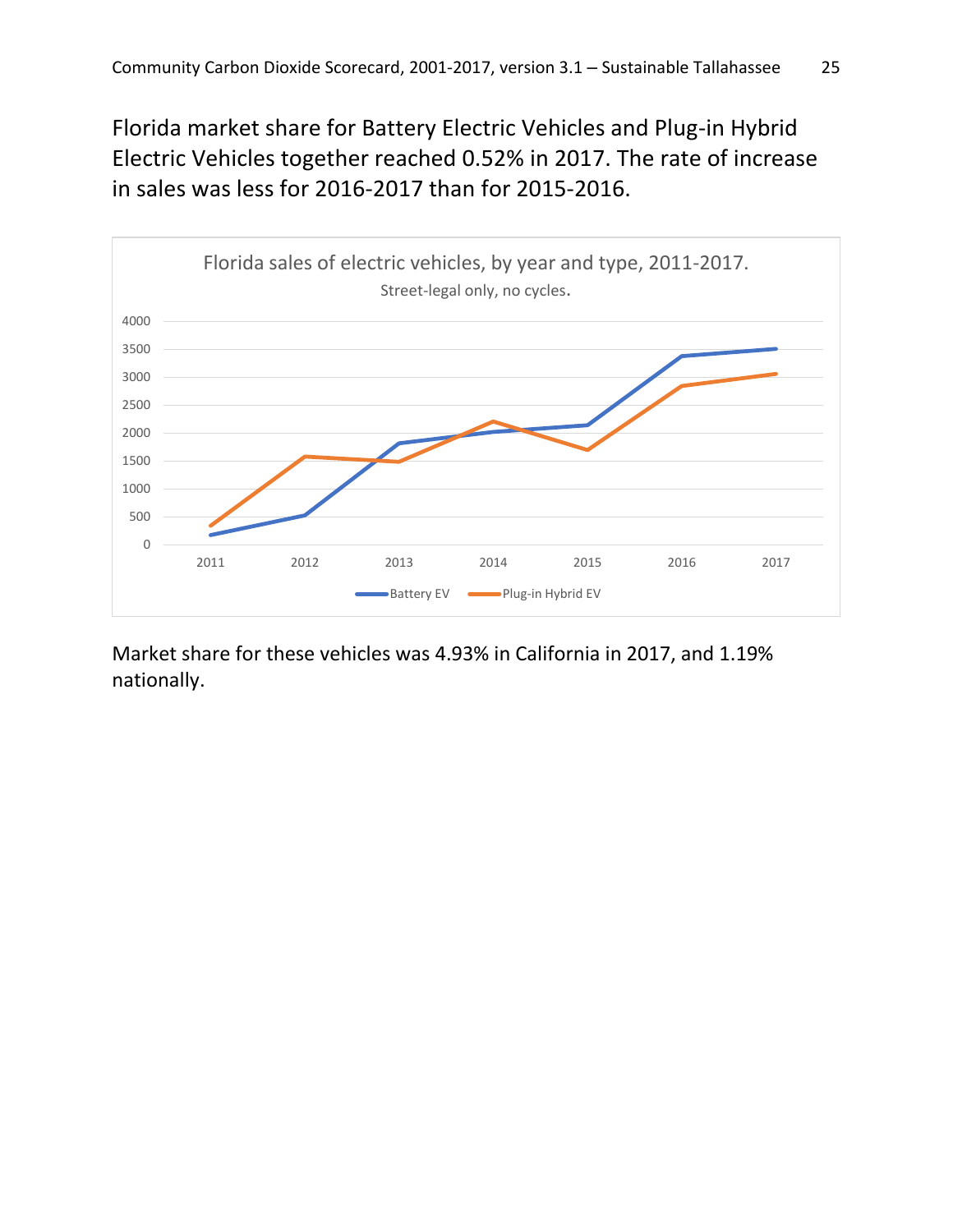Tallahassee is investing in protected and buffered bike lanes and marked bike boulevards, to deepen existing networks of conventional bike lanes, streets with sharrow lane markings, and trails. Better bicycle infrastructure is expected to lead to more cycling. In late 2017 a dockless bike share program was introduced in Tallahassee.

| Tallahassee/Leon County bicycle infrastructure in place, 2015-17, in miles |      |                                           |      |  |
|----------------------------------------------------------------------------|------|-------------------------------------------|------|--|
|                                                                            |      | End of 2015    End of 2016    End of 2017 |      |  |
| Protected bike lanes                                                       | 0    | 1.3                                       | 1.3  |  |
| <b>Buffered bike lanes</b>                                                 | 0    | 4.8                                       | 6.3  |  |
| Conventional bike lanes                                                    | 136  | 136                                       | 137  |  |
| Marked bike boulevards                                                     | 0    | 1.2                                       | 1.2  |  |
| Off-street paved trails or paths (in city)                                 | 28   | 28                                        | 33   |  |
| Off-street natural surface trails or paths (in city)                       | 85   | 85                                        | 85   |  |
| Shared lane markings                                                       | 23   | 24                                        | 24   |  |
| Public bike parking spaces                                                 | 1000 | 1010                                      | 1010 |  |
| Grade separated crossings                                                  | 0    |                                           | 1    |  |
| Number of bikes in bike-share fleet                                        | 0    | 0                                         | 170  |  |
| Number of bike-share rides taken                                           | 0    |                                           | 538  |  |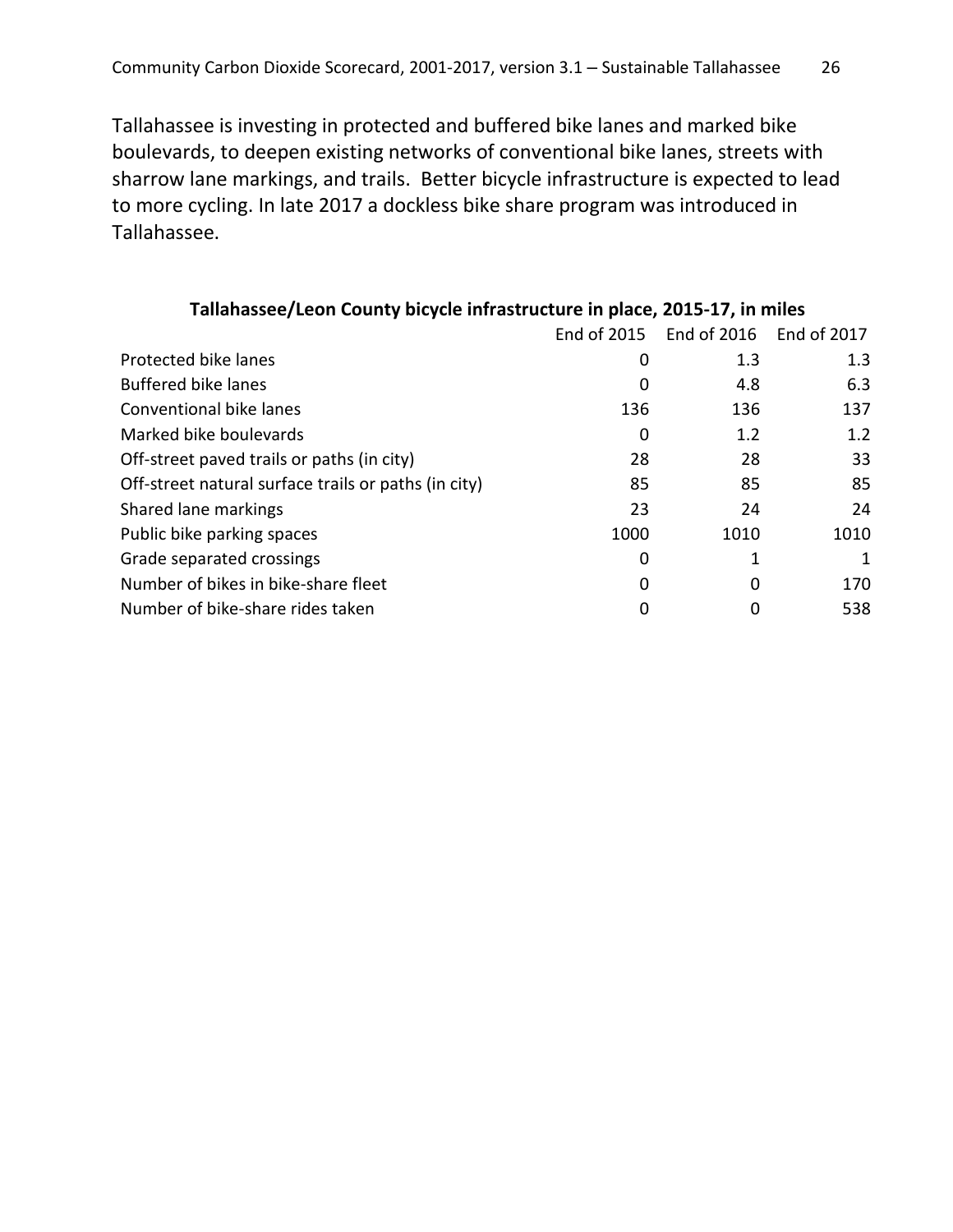### **Data sources, assumptions and conversion factors**

Commercial  $CO<sub>2</sub>$  production estimates include some releases attributable to manufacturing activities in Leon County where the manufactured products leave the county. Leon County imports far more in the way of manufactured goods and food than it exports. The net  $CO<sub>2</sub>$  cost of these imported goods is not accounted for.

Information about jet fuel and liquid gas in Florida as a whole: US Energy Information Administration's State Energy Data System (SEDS) at [https://www.eia.gov/state/seds/data.php?incfile=/state/seds/sep\\_use/total/use\\_tot\\_FLcb.htm](https://www.eia.gov/state/seds/data.php?incfile=/state/seds/sep_use/total/use_tot_FLcb.html&sid=FL) [l&sid=FL](https://www.eia.gov/state/seds/data.php?incfile=/state/seds/sep_use/total/use_tot_FLcb.html&sid=FL)

Converting MWh of electricity generation at City of Tallahassee power plants to  $CO<sub>2</sub>$  produced: year-specific carbon intensity figures provided by COT.

Converting MWh of electricity supplied to Leon County customers by Talquin Electric Cooperative:

Proportions of electricity generated from coal, natural gas, and renewables as supplied by TEC, and apply national averages for  $CO<sub>2</sub>$  production from those various fuel sources to the estimated amount of TEC electrical power used in Leon County. We use proportions from 2015 and assume they have been unchanged 2001 -- 2017.

City staff indicate that 11% of the City of Tallahassee's natural gas is sold to customers outside the county. We have applied a percentage of 89% to both commercial and residential gas sales to estimate gas sold to Leon County customers.

Talquin Electric Cooperative (TEC) has approximately 1500 commercial meters in Leon county and approximately 2200 commercial meters outside it; thus 40.5% of commercial meters are in Leon and we assume 40.5% of power used and  $CO<sub>2</sub>$  generated for commercial customers are in Leon. TEC has approximately 24,700 residential meters in Leon county (50.2%) and approximately 24,500 residential meters outside of Leon County. We assume that 50% of TEC's residential electrical consumption and CO<sub>2</sub> production is for Leon County customers.

We assume that the number of vehicles registered in Leon County is the same fraction of vehicles actually domiciled in Leon County over time, 2008 to 2016, so that changes in usage of motor fuel can be correlated to changes in number of vehicles registered.

#### Motor vehicles registered:

July counts from https://www.flhsmv.gov/resources/driver-and-vehicle-reports/vehicle-andvessel-reports-and-statistics/

We assume that motor fuel sold in Leon County is a good approximation of motor fuel used, and that this approximation is stable over the period 2008-2016.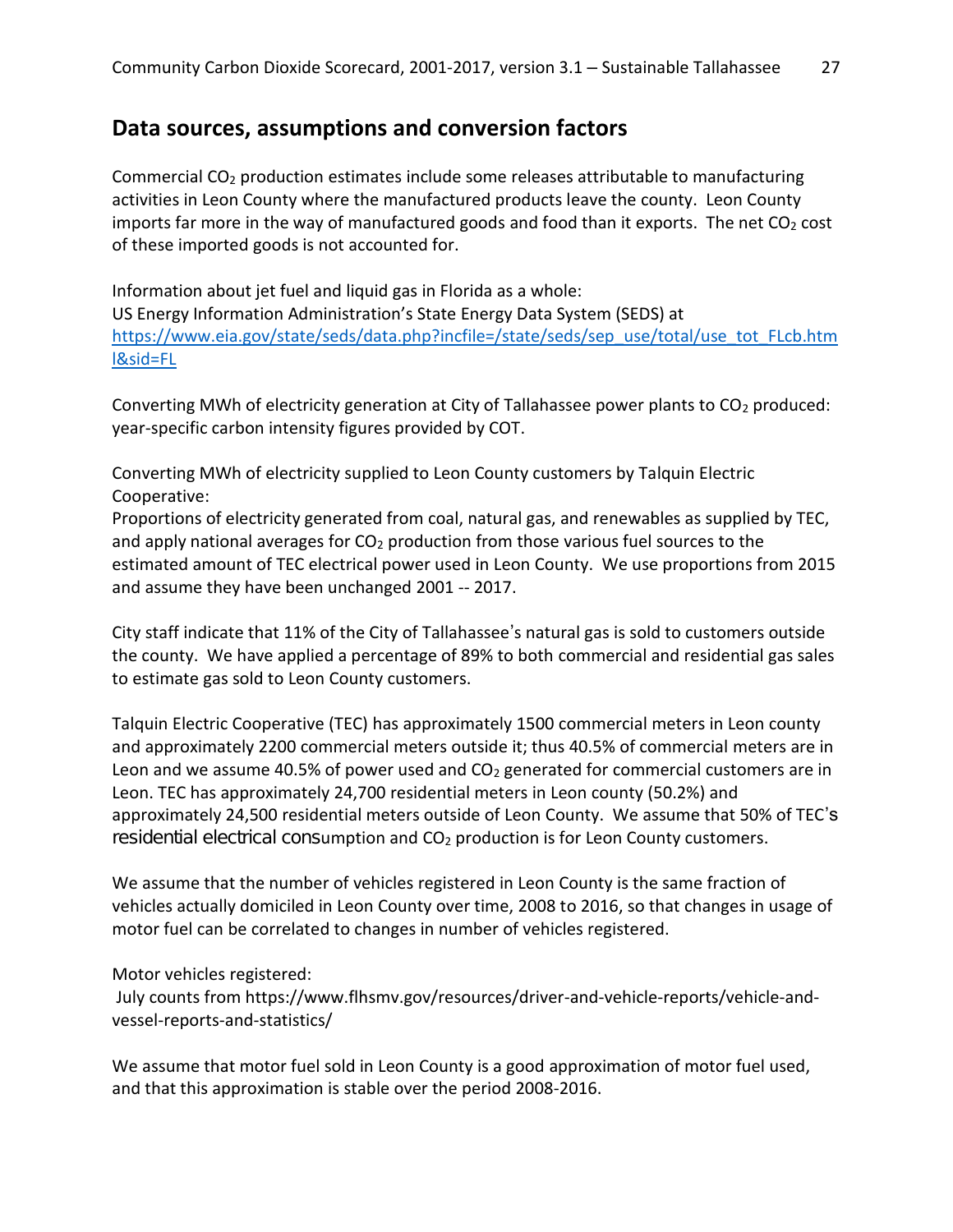Total gallons of gasoline and of diesel fuel sold in Leon County each year: Florida Department of Revenue. Search for certgallonsNN.xls, where NN is the last two digits of the year of interest.

Number of miles driven, by year, in Leon County: Florida Department of Transportation. Go to <http://www.fdot.gov/planning/statistics/mileage-rpts/> and click on Annual Reports.

Annual numbers of passengers, vehicle miles, and passenger miles for Star Metro (and Taltran) for 2001-2015:

Florida Department of Transportation's Florida Transit Information System (FTIS) web site, ftis.org.

Counts of electric and plug-in-hybrid vehicles sold in Florida: Auto Alliance website at <https://autoalliance.org/energy-environment/zev-sales-dashboard>

Tabular data about bicycle infrastructure: Tallahassee-Leon County Growth Management Department staff.

Data on mode of travel to work:

From US Census and American Community Survey operated by US Census.

Information about MWh of electricity sold and CCF (a CCF is a hundred cubic feet) of natural gas sold by the City of Tallahassee utility, by year, by type of customer: Each year's Annual Report to Bondholders. That is also the source for numbers of commercial

and residential customers. These are available at

<http://www.talgov.com/transparency/arbh.aspx>

Information about MWh of electricity sold by Talquin Electric Cooperative, and number of customers, by year, for commercial and residential customers:

Florida Public Service Commission annual documents entitled Statistics of the Florida Electric Utility Industry, accessible from http://www.psc.state.fl.us/Publications/Reports#

Installed photoelectric capacity by year in Tallahassee:

City of Tallahassee utility Ten-Year Site Plan documents. The 2012 document is posted at the URL

[http://www.talgov.com/Uploads/Public/Documents/you/learn/library/documents/tysp\\_cotu\\_2](http://www.talgov.com/Uploads/Public/Documents/you/learn/library/documents/tysp_cotu_2012.pdf) [012.pdf](http://www.talgov.com/Uploads/Public/Documents/you/learn/library/documents/tysp_cotu_2012.pdf) and similar documents from other years can be obtained by substituting the correct year in the URL. Recent data for the Leon County portion of Talquin Electric Coop's service area were obtained from planning staff at TEC.